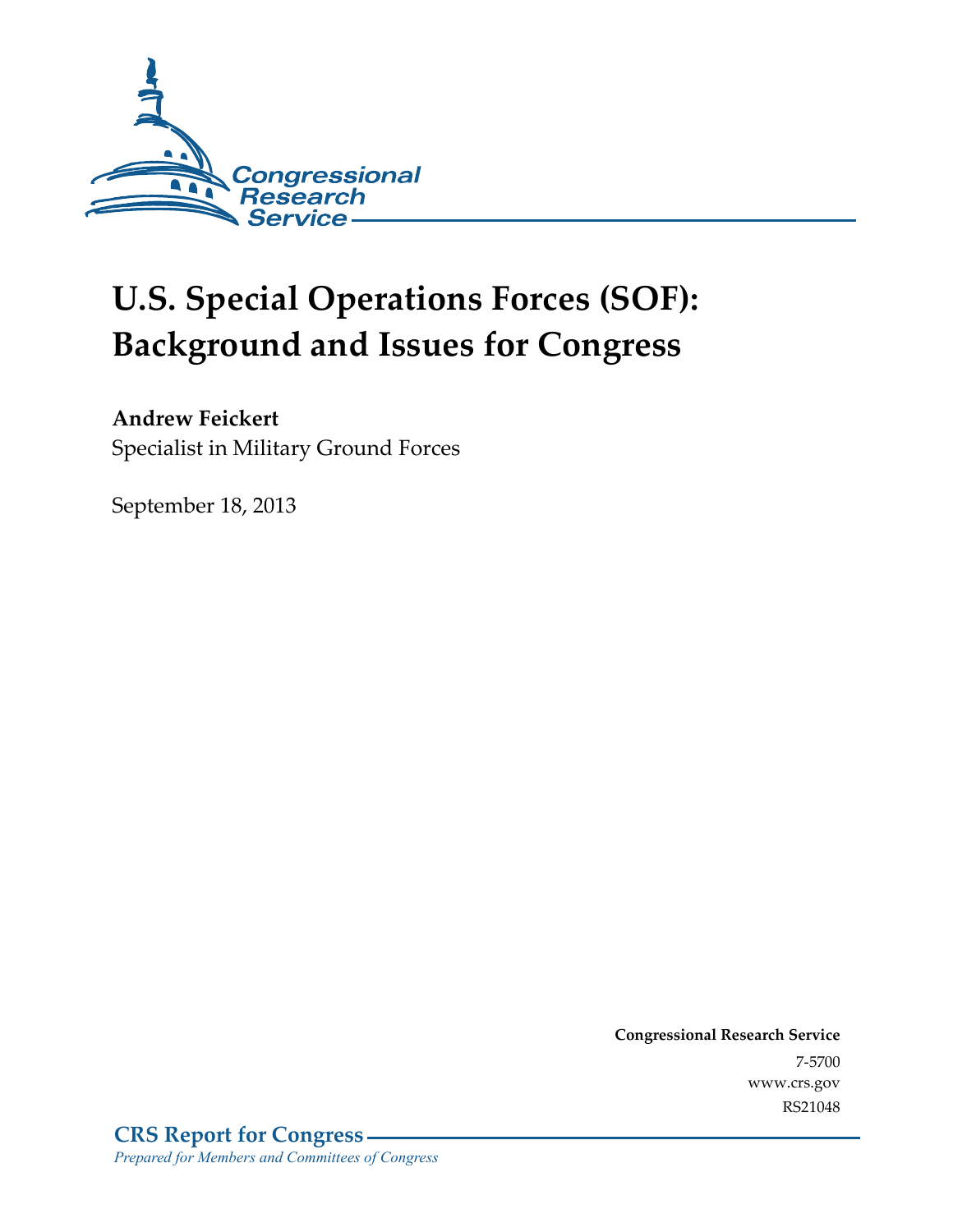| <b>Report Documentation Page</b>                                                                                                                                                                                                                                                                                                                                                                                                                                                                                                                                                                                                                                                                                                                                                                                                                                   |                             |                              |                                                   | Form Approved<br>OMB No. 0704-0188                 |                           |  |
|--------------------------------------------------------------------------------------------------------------------------------------------------------------------------------------------------------------------------------------------------------------------------------------------------------------------------------------------------------------------------------------------------------------------------------------------------------------------------------------------------------------------------------------------------------------------------------------------------------------------------------------------------------------------------------------------------------------------------------------------------------------------------------------------------------------------------------------------------------------------|-----------------------------|------------------------------|---------------------------------------------------|----------------------------------------------------|---------------------------|--|
| Public reporting burden for the collection of information is estimated to average 1 hour per response, including the time for reviewing instructions, searching existing data sources, gathering and<br>maintaining the data needed, and completing and reviewing the collection of information. Send comments regarding this burden estimate or any other aspect of this collection of information,<br>including suggestions for reducing this burden, to Washington Headquarters Services, Directorate for Information Operations and Reports, 1215 Jefferson Davis Highway, Suite 1204, Arlington<br>VA 22202-4302. Respondents should be aware that notwithstanding any other provision of law, no person shall be subject to a penalty for failing to comply with a collection of information if it<br>does not display a currently valid OMB control number. |                             |                              |                                                   |                                                    |                           |  |
| 1. REPORT DATE<br><b>18 SEP 2013</b>                                                                                                                                                                                                                                                                                                                                                                                                                                                                                                                                                                                                                                                                                                                                                                                                                               |                             | 2. REPORT TYPE               |                                                   | <b>3. DATES COVERED</b>                            | 00-00-2013 to 00-00-2013  |  |
| <b>4. TITLE AND SUBTITLE</b>                                                                                                                                                                                                                                                                                                                                                                                                                                                                                                                                                                                                                                                                                                                                                                                                                                       |                             |                              |                                                   | 5a. CONTRACT NUMBER                                |                           |  |
| U.S. Special Operations Forces (SOF): Background and Issues for<br><b>Congress</b>                                                                                                                                                                                                                                                                                                                                                                                                                                                                                                                                                                                                                                                                                                                                                                                 |                             |                              |                                                   | <b>5b. GRANT NUMBER</b>                            |                           |  |
|                                                                                                                                                                                                                                                                                                                                                                                                                                                                                                                                                                                                                                                                                                                                                                                                                                                                    |                             |                              |                                                   | 5c. PROGRAM ELEMENT NUMBER                         |                           |  |
| 6. AUTHOR(S)                                                                                                                                                                                                                                                                                                                                                                                                                                                                                                                                                                                                                                                                                                                                                                                                                                                       |                             |                              |                                                   | 5d. PROJECT NUMBER                                 |                           |  |
|                                                                                                                                                                                                                                                                                                                                                                                                                                                                                                                                                                                                                                                                                                                                                                                                                                                                    |                             |                              |                                                   | 5e. TASK NUMBER                                    |                           |  |
|                                                                                                                                                                                                                                                                                                                                                                                                                                                                                                                                                                                                                                                                                                                                                                                                                                                                    |                             |                              |                                                   |                                                    | 5f. WORK UNIT NUMBER      |  |
| 7. PERFORMING ORGANIZATION NAME(S) AND ADDRESS(ES)<br><b>Congressional Research Service, The Library of Congress, 101</b><br>Independence Ave, SE, Washington, DC, 20540                                                                                                                                                                                                                                                                                                                                                                                                                                                                                                                                                                                                                                                                                           |                             |                              |                                                   | 8. PERFORMING ORGANIZATION<br><b>REPORT NUMBER</b> |                           |  |
| 9. SPONSORING/MONITORING AGENCY NAME(S) AND ADDRESS(ES)                                                                                                                                                                                                                                                                                                                                                                                                                                                                                                                                                                                                                                                                                                                                                                                                            |                             |                              |                                                   | 10. SPONSOR/MONITOR'S ACRONYM(S)                   |                           |  |
|                                                                                                                                                                                                                                                                                                                                                                                                                                                                                                                                                                                                                                                                                                                                                                                                                                                                    |                             |                              |                                                   | <b>11. SPONSOR/MONITOR'S REPORT</b><br>NUMBER(S)   |                           |  |
| <b>12. DISTRIBUTION/AVAILABILITY STATEMENT</b><br>Approved for public release; distribution unlimited                                                                                                                                                                                                                                                                                                                                                                                                                                                                                                                                                                                                                                                                                                                                                              |                             |                              |                                                   |                                                    |                           |  |
| <b>13. SUPPLEMENTARY NOTES</b>                                                                                                                                                                                                                                                                                                                                                                                                                                                                                                                                                                                                                                                                                                                                                                                                                                     |                             |                              |                                                   |                                                    |                           |  |
| 14. ABSTRACT                                                                                                                                                                                                                                                                                                                                                                                                                                                                                                                                                                                                                                                                                                                                                                                                                                                       |                             |                              |                                                   |                                                    |                           |  |
| <b>15. SUBJECT TERMS</b>                                                                                                                                                                                                                                                                                                                                                                                                                                                                                                                                                                                                                                                                                                                                                                                                                                           |                             |                              |                                                   |                                                    |                           |  |
| 16. SECURITY CLASSIFICATION OF:                                                                                                                                                                                                                                                                                                                                                                                                                                                                                                                                                                                                                                                                                                                                                                                                                                    |                             |                              | 17. LIMITATION OF                                 | 18. NUMBER                                         | 19a. NAME OF              |  |
| a. REPORT<br>unclassified                                                                                                                                                                                                                                                                                                                                                                                                                                                                                                                                                                                                                                                                                                                                                                                                                                          | b. ABSTRACT<br>unclassified | c. THIS PAGE<br>unclassified | <b>ABSTRACT</b><br>Same as<br><b>Report (SAR)</b> | OF PAGES<br>27                                     | <b>RESPONSIBLE PERSON</b> |  |

**Standard Form 298 (Rev. 8-98)**<br>Prescribed by ANSI Std Z39-18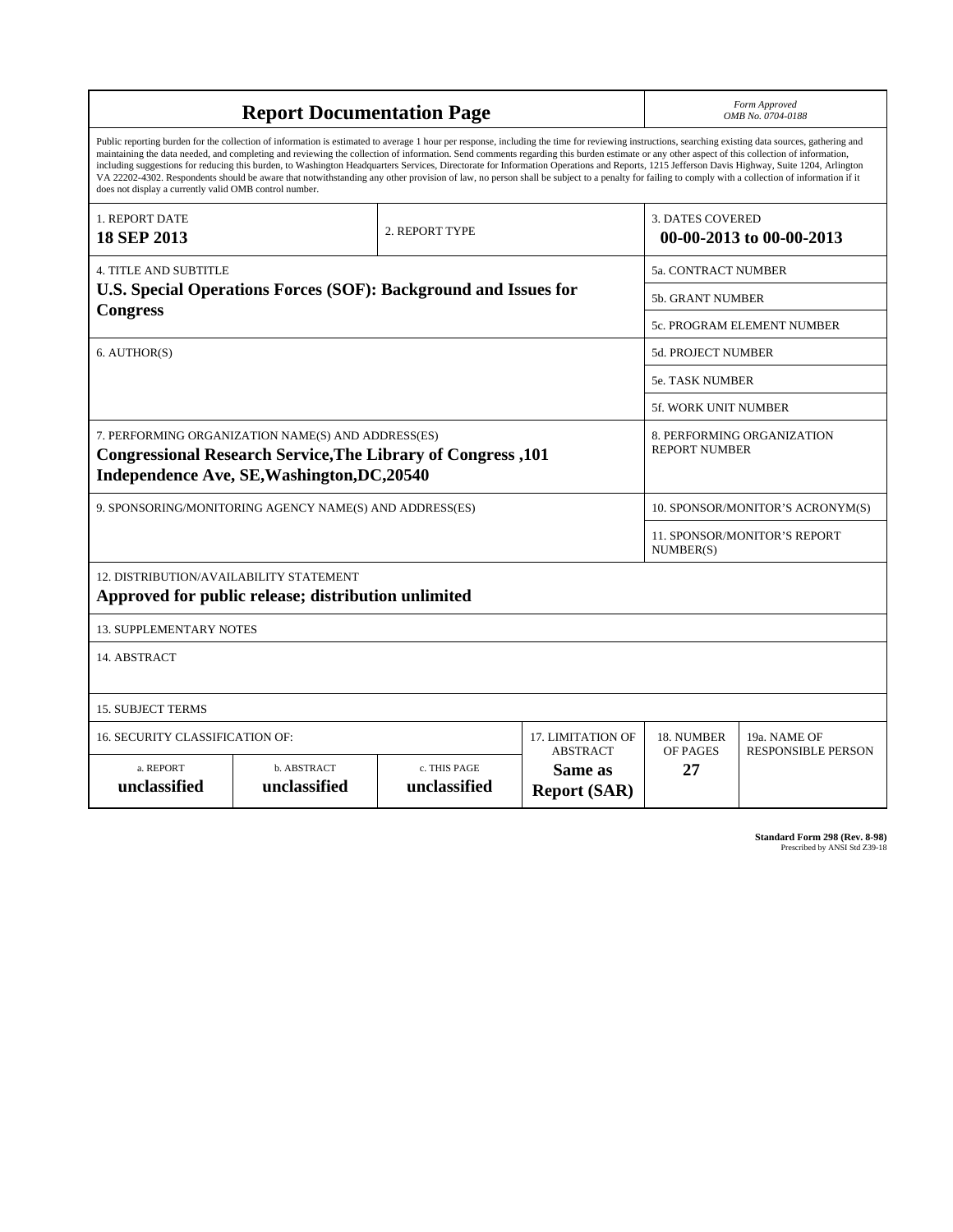# **Summary**

Special Operations Forces (SOF) play a significant role in U.S. military operations, and the Administration has given U.S. SOF greater responsibility for planning and conducting worldwide counterterrorism operations. U.S. Special Operations Command (USSOCOM) has about 67,000 active duty, National Guard, and reserve personnel from all four services and Department of Defense (DOD) civilians assigned to its headquarters, its four components, and one sub-unified command.

In February 2013, based on a request from USSOCOM and the concurrence of Geographic and Functional Combatant Commanders and Military Service Chiefs and Secretaries, the Secretary of Defense reassigned the Theater Special Operations Commands (TSOCs) to USSOCOM. This means that USSOCOM now has the responsibility to organize, train, and equip TSOCs as it previously had for all assigned SOF units. While USSOCOM is now responsible for the organizing, training, and equipping of TSOCs, the Geographic Combatant Commands will continue to have operational control over the TSOCs.

The current Unified Command Plan (UCP) stipulates USSOCOM is responsible only for synchronizing planning for global operations to combat terrorist networks. This limits its ability to conduct activities designed to deter emerging threats, build relationships with foreign militaries, and potentially develop greater access to foreign militaries. USSOCOM is proposing changes that would, in addition to its current responsibilities, include the responsibility for deploying and, when directed, employing SOF globally with the approval of the Geographic Combatant Command.

In March 2013, Secretary of Defense Chuck Hagel directed a DOD-wide Strategic Choices Management Review (SCMR). SCMR proposals include a possible reduction of USSOCOM and Service Component Headquarters by as much as 20%, a reduction in headquarters intelligence staff and capabilities, and possible reductions to SOF force structure.

USSOCOM's FY2014 budget request was \$7.483 billion for Operations and Maintenance; \$373.693 million for Research, Development, Test, & Evaluation; \$1.614 billion for Procurement; and \$441.528 million for Military Construction funding. These totals reflect both base budget and Overseas Contingency Operations (OCO) requests.

The House and Senate versions of the FY2014 National Defense Authorization Act recommended selected cuts in Operations and Maintenance funding, including limitations on spending for selected proposed family support programs, Regional SOF Coordination Centers, and the USSOCOM National Capitol Region. The House and Senate Defense Appropriations bills also recommended cuts to the Operations and Maintenance budget request and had similar limitations on family support programs, Regional SOF Coordination Centers, USSOCOM National Capitol Region as well as expressed concern "regarding the quality of the operation and maintenance budget justification submitted by the Special Operations Command (SOCOM)."

Potential issues for Congress include U.S. SOF, the SCMR, and the upcoming 2014 QDR and the Global SOF Network and related concerns about its necessity and how certain aspects of this network will be developed in a highly resource-constrained budgetary environment. This report will be updated.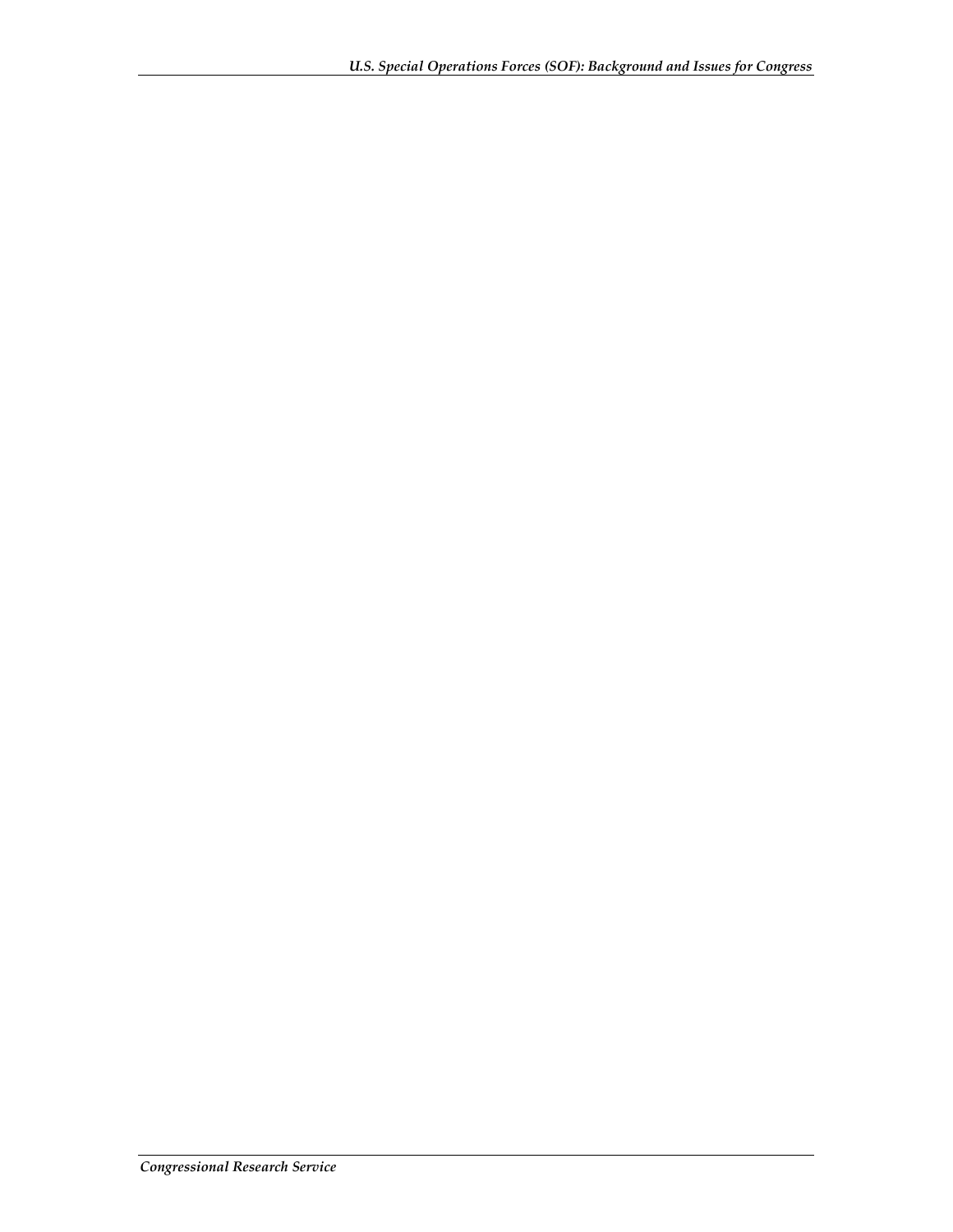# **Contents**

| Selected FY2014 National Defense Authorization Act (H.R. 1960) USSOCOM          |  |
|---------------------------------------------------------------------------------|--|
|                                                                                 |  |
|                                                                                 |  |
| Selected FY2014 National Defense Authorization Act (S. 1197) USSOCOM            |  |
|                                                                                 |  |
|                                                                                 |  |
| Selected FY2014 Defense Appropriations Bill USSOCOM Legislative Provisions 14   |  |
|                                                                                 |  |
| Selected FY2014 Defense Appropriations Bill USSOCOM Legislative Provisions 19   |  |
|                                                                                 |  |
| U.S. Special Operations Forces, the Strategic Choices Management Review (SCMR), |  |
|                                                                                 |  |
|                                                                                 |  |
|                                                                                 |  |

# **Tables**

|--|--|--|--|--|

# **Contacts**

|--|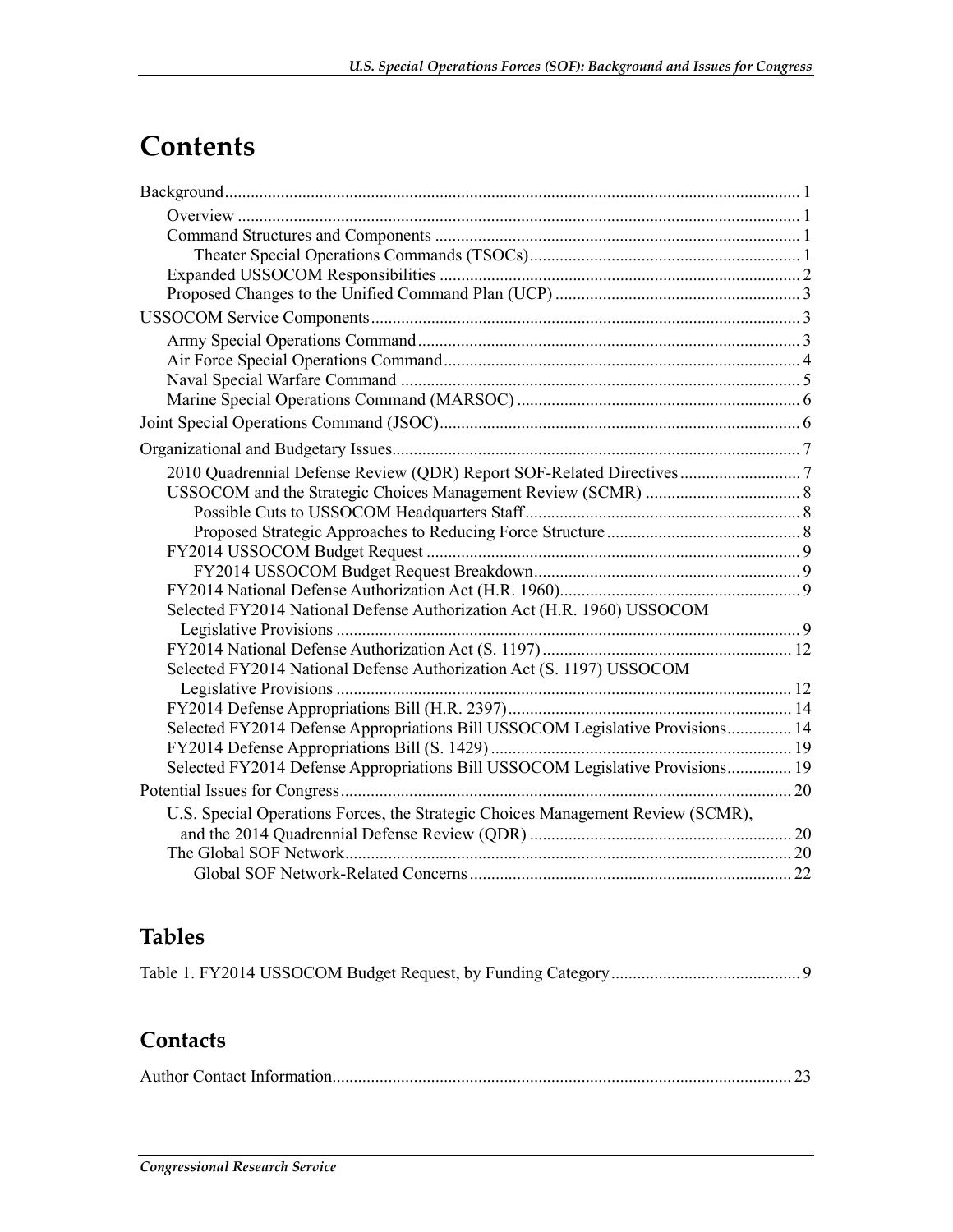# **Background**

## **Overview**

Special Operations Forces (SOF) are elite military units that are highly trained and specially equipped and have the ability to infiltrate into hostile territory through land, sea, or air to conduct a variety of operations, many of them classified. SOF personnel undergo rigorous selection and lengthy specialized training. The U.S. Special Operations Command (USSOCOM) oversees the training, doctrine, and equipping of all U.S. SOF units.

### **Command Structures and Components**

In 1986, Congress, concerned about the status of SOF within overall U.S. defense planning, passed legislation (P.L. 99-661) to strengthen special operations' position within the defense community. These actions included the establishment of USSOCOM as a new unified command. USSOCOM is headquartered at MacDill Air Force Base in Tampa, FL, and consists of approximately 2,500 military and Department of Defense (DOD) civilians (not including government contractors). The commander of USSOCOM is a four-star officer who may be from any military service. Navy Admiral William H. McRaven is the current USSOCOM Commander. The USSOCOM Commander reports directly to the Secretary of Defense, although an Assistant Secretary of Defense for Special Operations and Low Intensity Conflict (ASD/SOLIC) provides immediate civilian oversight over many USSOCOM activities.

USSOCOM has about 67,000 active duty, National Guard, and reserve personnel from all four services and DOD civilians assigned to its headquarters, its four components, and one sub-unified command.<sup>1</sup> USSOCOM's components are the U.S. Army Special Operations Command (USASOC); the Naval Special Warfare Command (NAVSPECWARCOM); the Air Force Special Operations Command (AFSOC); and the Marine Corps Special Operations Command (MARSOC). The Joint Special Operations Command (JSOC) is a USSOCOM sub-unified command.

### **Theater Special Operations Commands (TSOCs)**

Additional command and control responsibilities are vested in Theater Special Operations Commands (TSOCs). TSOCs were originally sub-unified commands under their respective Geographic Combatant Commanders (GCCs). TSOCs are special operational headquarters elements designed to support a GCC's special operations logistics, planning, and operational control requirements, and are normally commanded by a general officer.

In February 2013, based on a request from USSOCOM and the concurrence of every Geographic and Functional Combatant Commander and Military Service Chiefs and Secretaries, the Secretary of Defense reassigned the TSOCs to USSOCOM.<sup>2</sup> This means that USSOCOM now has the

<sup>&</sup>lt;sup>1</sup> Information in this section, unless otherwise noted is taken from "Fact Book: United States Special Operations Command," USSOCOM Public Affairs, February 2013, p. 10 and CRS discussions with USSOCOM staff.

<sup>&</sup>lt;sup>2</sup> Information in this section is taken from USSOCOM Information Paper, "Special Operations Forces: 2020: Theater Special Operations Commands," April 25, 2013.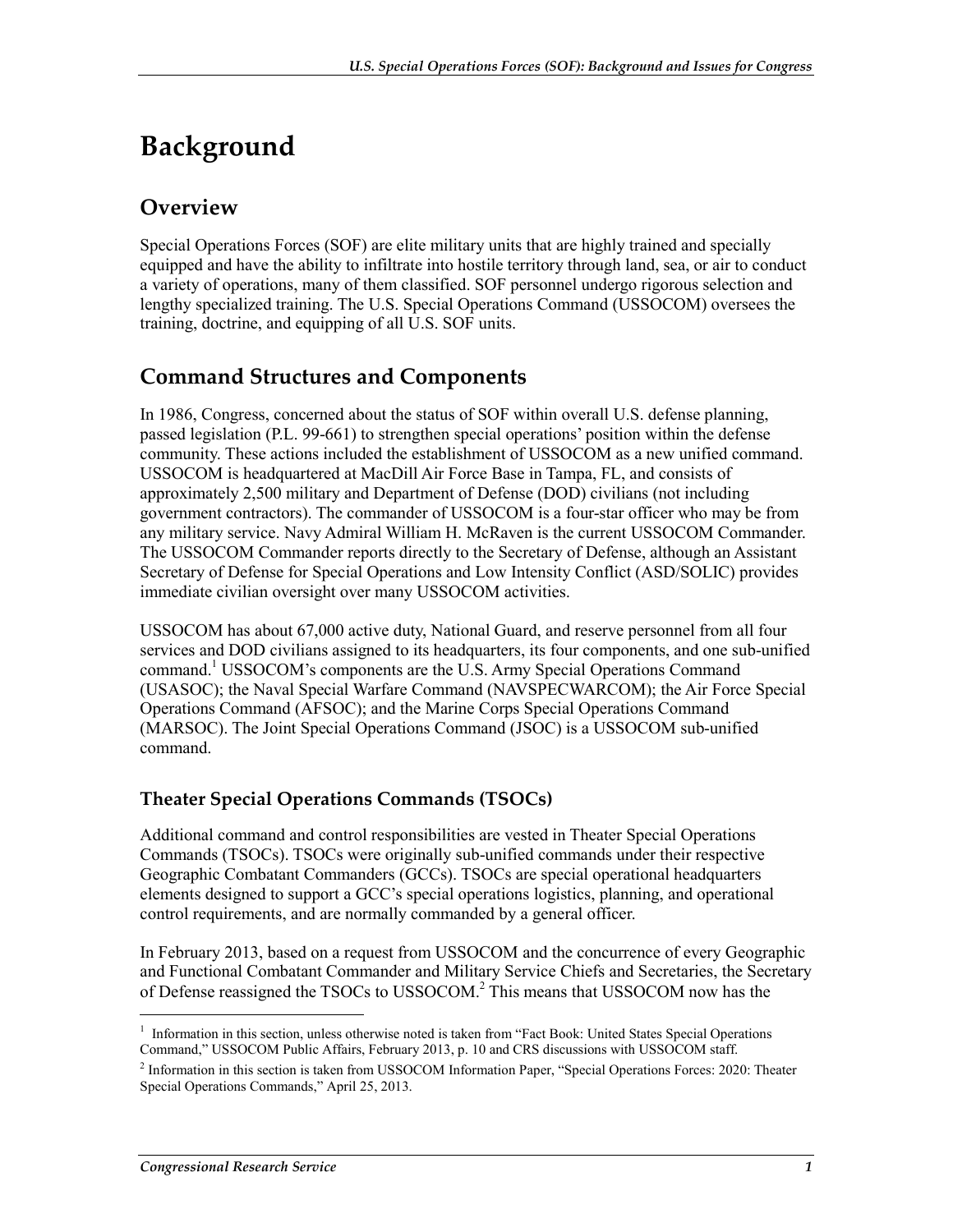responsibility to organize, train, and equip TSOCs as it previously had for all assigned SOF units as specified in U.S. Code Title 10, Section 167. While USSOCOM is now responsible for the organizing, training, and equipping of TSOCs, the GCCs will continue to have operational control over the TSOCs.

Current TSOCs are $3$ 

- Special Operations Command South (SOCSOUTH), Homestead Air Force Base, FL;
- Special Operations Command Africa (SOCAFRICA), Stuttgart, Germany;
- Special Operations Command Europe (SOCEUR), Stuttgart, Germany;
- Special Operations Command Central (SOCCENT), MacDill Air Force Base, FL;
- Special Operations Command Pacific (SOCPAC), Camp Smith, HI;
- Special Operations Command Korea (SOCKOR), Yongsang, Korea; and
- Special Operations Division U.S. Northern Command (SODNORTH), Peterson Air Force Base, CO. **Note:** While, at present, SODNORTH is not a TSOC, the U.S NORTHCOM commander has announced that SOCNORTH is planned to be established in early September 2015.<sup>4</sup>

It should also be noted that in 2013, USSOCOM disestablished a TSOC assigned to U.S. Joint Forces Command (USJFC) due to DOD's decision to close USJFC.

## **Expanded USSOCOM Responsibilities**

In addition to Title 10 authorities and responsibilities, USSOCOM has been given additional responsibilities. In the 2004 Unified Command Plan (UCP), USSOCOM was given the responsibility for synchronizing DOD plans against global terrorist networks and, as directed, conducting global operations against those networks.<sup>5</sup> In this regard, USSOCOM "receives reviews, coordinates and prioritizes all DOD plans that support the global campaign against terror, and then makes recommendations to the Joint Staff regarding force and resource allocations to meet global requirements."6 In October 2008, USSOCOM was designated the DOD proponent for Security Force Assistance (SFA).<sup>7</sup> In this role, USSOCOM will perform a synchronizing function in global training and assistance planning similar to the previously described role of planning against terrorist networks.

<sup>3</sup> USSOCOM Pamphlet, "United States Special Operations Command, GlobalSOF Network2020," 2013.

<sup>4</sup> From USSOCOM staff, September 10, 2013.

<sup>&</sup>lt;sup>5</sup> "Fact Book: United States Special Operations Command," USSOCOM Public Affairs, February 2013, p. 10. 6 Ibid.

<sup>7</sup> Information in this section is from testimony given by Admiral Eric T. Olson, Commander, U.S. SOCOM, to the House Terrorism, Unconventional Threats and Capabilities Subcommittee on the Fiscal Year 2010 National Defense Authorization Budget Request for the U.S. Special Operations Command, June 4, 2009. For a more in-depth treatment of Security Force Assistance, see CRS Report R41817, *Building the Capacity of Partner States Through Security Force Assistance*, by Thomas K. Livingston.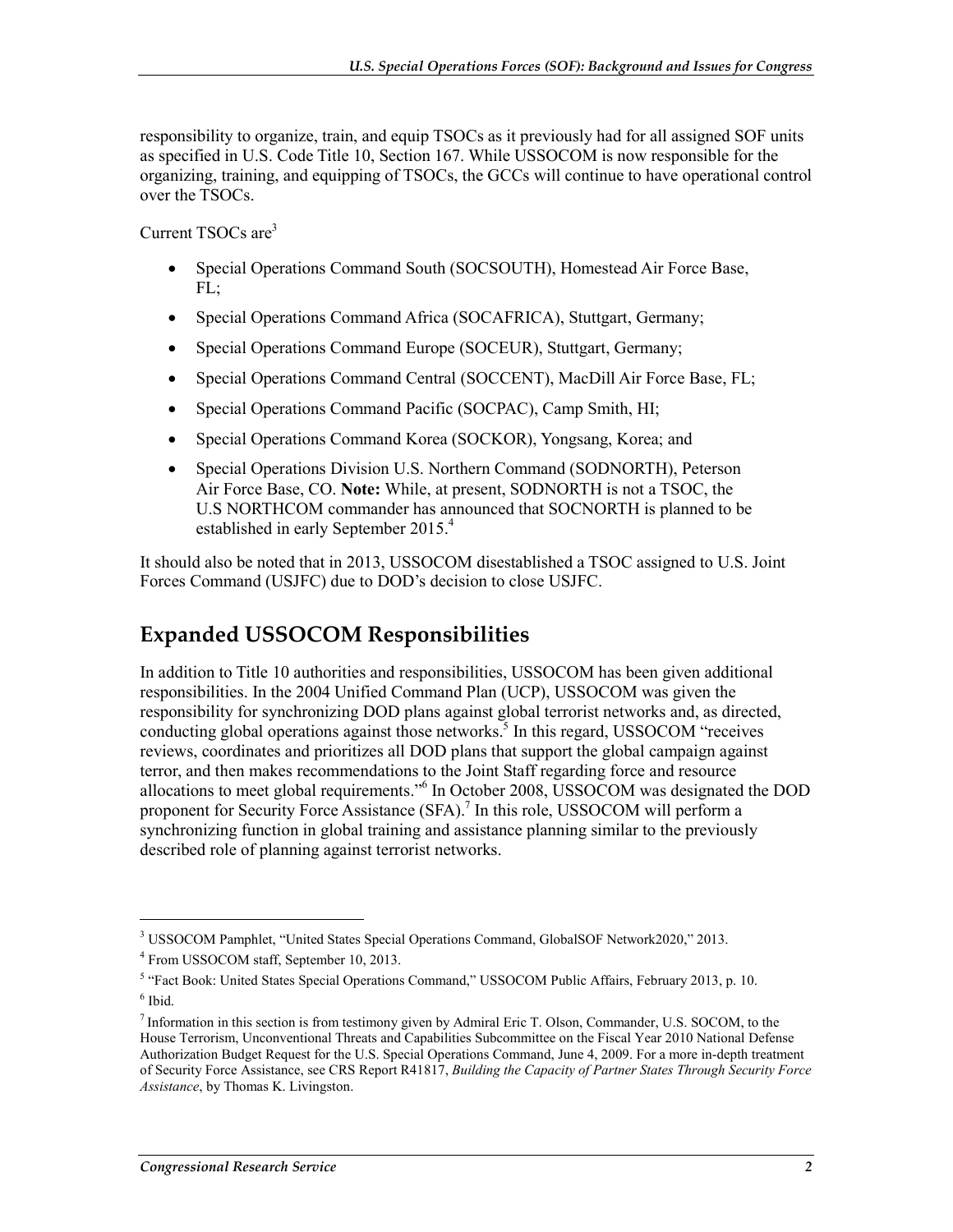## **Proposed Changes to the Unified Command Plan (UCP)8**

The Unified Command Plan or UCP is:

A document approved by the President, that sets forth basic guidance to all unified combatant commanders; which establishes their missions, responsibilities, and force structure; delineates the general geographical area of responsibility (AOR) for geographic combatant commanders; and specifies functional responsibilities for functional combatant commanders.<sup>9</sup>

Under the current UCP signed by the President in April 2011, USSOCOM is tasked in accordance with Title 10 U.S.C. 167 to serve as a global SOF provider with the inherent responsibility to coordinate global SOF operations with the Services, Combatant Commanders, the Joint Staff, and the Office of the Secretary of Defense (OSD). The current UCP stipulates that the USSOCOM Commander is only responsible for synchronizing planning for global operations to combat terrorist networks. This limits USSOCOM's ability to conduct activities designed to deter emerging threats, build relationships with foreign militaries, and potentially develop greater access to foreign militaries. USSOCOM is proposing changes which would, in addition to its current responsibilities, include the responsibility for *deploying* and, when directed, *employing* SOF globally with the approval of the GCCs. USSOCOM noted that the Chairman of the Joint Chiefs of Staff (CJCS) approved USSOCOM's proposed UCP changes and these changes will be included in the next round of formal changes that will be submitted to the President for his approval. $10$ 

# **USSOCOM Service Components**

### **Army Special Operations Command**

U.S. Army SOF (ARSOF) includes approximately 26,000 soldiers from the Active Army, National Guard, and Army Reserve organized into Special Forces, Ranger, and special operations aviation units, along with civil affairs units, military information units, and special operations support units. ARSOF Headquarters and other resources, such as the John F. Kennedy Special Warfare Center and School, are located at Fort Bragg, NC. Five active Special Forces (SF) Groups (Airborne),<sup>11</sup> consisting of about 1,400 soldiers each, are stationed at Fort Bragg and at Fort Lewis, WA; Fort Campbell, KY; Fort Carson, CO; and Eglin Air Force Base, FL. Special Forces soldiers—also known as the Green Berets—are trained in various skills, including foreign languages, that allow teams to operate independently throughout the world. In December 2005,

<sup>8</sup> Information in this section is taken from USSOCOM Information Paper, "Special Operations Forces: 2020: Unified Command Plan," March 14, 2013.

<sup>9</sup> Joint Publication 1-02, Department of Defense Dictionary of Military and Associated Terms, November 8, 2010 (as amended through May 15, 2011), p. 385.

<sup>&</sup>lt;sup>10</sup> CRS discussions with USSOCOM staff, September 10, 2013.

<sup>&</sup>lt;sup>11</sup> Airborne refers to "personnel, troops especially trained to effect, following transport by air, an assault debarkation, either by parachuting or touchdown." Joint Publication 1-02, Department of Defense Dictionary of Military and Associated Terms, 12 April 2001 (As Amended Through 31 July 2010).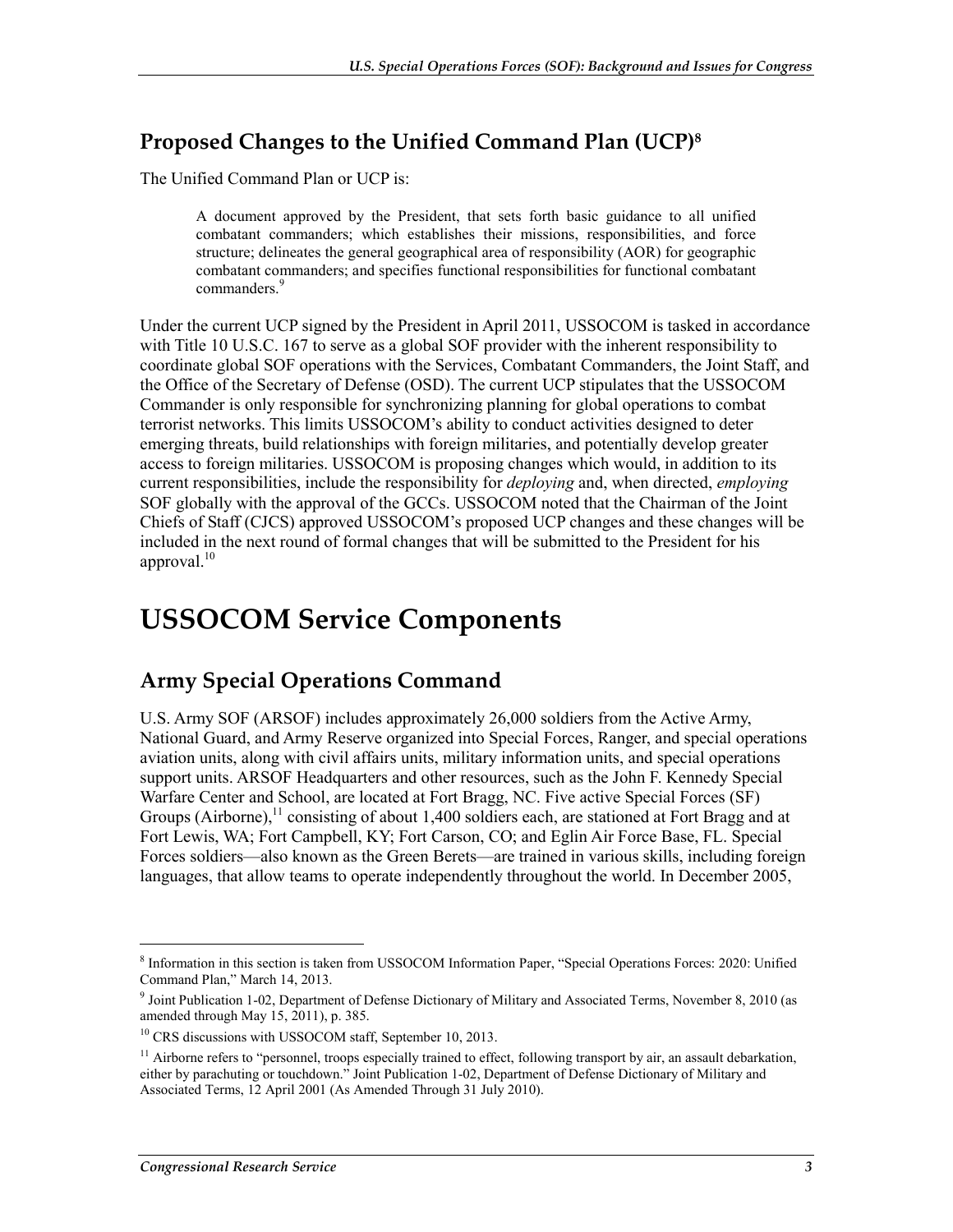the  $528<sup>th</sup>$  Sustainment Brigade (Airborne) was activated at Fort Bragg, NC, to provide combat service support and medical support to Army special operations forces.<sup>12</sup>

In FY2008, the U.S. Army Special Operations Command (USASOC) began to increase the total number of Army Special Forces battalions from 15 to 20, with one battalion being allocated to each active Special Forces Group. Two Army National Guard Special Forces groups are headquartered in Utah and Alabama. An elite airborne light infantry unit specializing in direct action operations,  $13$  the 75<sup>th</sup> Ranger Regiment, is headquartered at Fort Benning, GA, and consists of three battalions and a regimental special troops battalion that provides support to the three Ranger battalions. Army special operations aviation units, including the  $160<sup>th</sup>$  Special Operations Aviation Regiment (Airborne) (SOAR), headquartered at Fort Campbell, KY, feature pilots trained to fly the most sophisticated Army rotary-wing aircraft in the harshest environments, day or night, and in adverse weather.

Some of the most frequently deployed SOF assets are Civil Affairs (CA) units, which provide experts in every area of civil government to help administer civilian affairs in operational theaters. The  $95<sup>th</sup>$  Civil Affairs Brigade (Airborne) is the only active CA unit that exclusively support USSOCOM. In September 2011 the  $85<sup>th</sup>$  Civil Affairs Brigade was activated to support U.S. Army General Purpose Forces (GPFs). All other CA units reside in the Reserves and are affiliated with Army GPF units. Military Information Support Operations (formerly known as psychological operations) units disseminate information to large foreign audiences through mass media. Two active duty Military Information Support Groups (MISG)—the 4<sup>th</sup> Military Information Support Group (MISG) (Airborne) and 8<sup>th</sup> Military Information Support Group (MISG) (Airborne)—are stationed at Fort Bragg, and their subordinate units are aligned with Geographic Combatant Commands.

## **Air Force Special Operations Command**<sup>14</sup>

The Air Force Special Operations Command (AFSOC) is one of the Air Force's 10 major commands with approximately 17,000 Active Duty, Reserve, and civilian personnel. While administrative control of AFSOC is overseen by the Chief of Staff of the Air Force (CSAF), operational control is managed by the USSOCOM commander. AFSOC units operate out of four major continental United States (CONUS) locations and two overseas locations. The headquarters for AFSOC, the first Special Operations Wing (1<sup>st</sup> SOW), and the 720<sup>th</sup> Special Tactics Group are located at Hurlburt Field, FL. The 27<sup>th</sup> SOW is at Cannon AFB, NM. The 352<sup>nd</sup> and 353<sup>rd</sup> Special Operations Groups provide forward presence in Europe (RAF Mildenhall, England) and in the Pacific (Kadena Air Base, Japan) respectively. The Air National Guard's  $193<sup>rd</sup>$  SOW at Harrisburg, PA, and the Air Force Reserve Command's 919<sup>th</sup> SOW at Duke Field, FL, complete

<sup>&</sup>lt;sup>12</sup> "United States Special Operations Command Fact Book 2012," USSOCOM Public Affairs, January 2012, p. 14.

<sup>&</sup>lt;sup>13</sup> Direct action operations are short-duration strikes and other small-scale offensive actions conducted as a special operation in hostile, denied, or politically sensitive environments, as well as employing specialized military capabilities to seize, destroy, capture, exploit, recover, or damage designated targets. Direct action differs from conventional offensive actions in the level of physical and political risk, operational techniques, and the degree of discriminate and precise use of force to achieve specific objectives.

<sup>&</sup>lt;sup>14</sup> Information in this section is from "Fact Book: United States Special Operations Command," USSOCOM Public Affairs, February 2013, p. 18 and Lt. Gen. Wurster's presentation to the Air Force Association, September 14 2010, http://www.afa.org/events/conference/2010/scripts/Wurster\_9-14.pdf, and "United States Special Operations Command Fact Book 2012," USSOCOM Public Affairs, January 2012, p. 18 and CRS discussions with USSOCOM staff, September 10, 2013.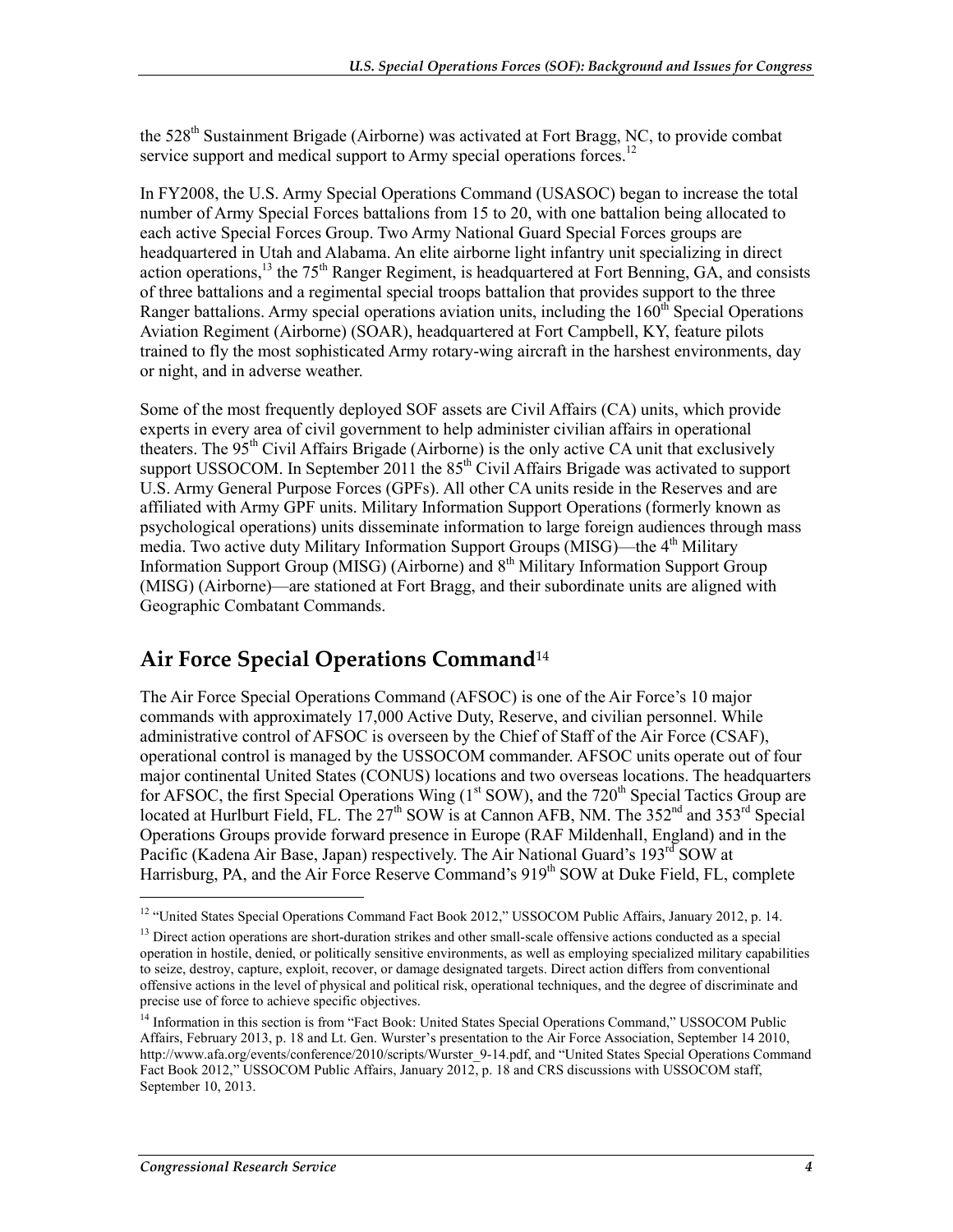AFSOC's major units. A training center, the U.S. Air Force Special Operations School and Training Center (AFSOTC), is located at Hurlburt Field. AFSOC conducts the majority of its specialized flight training through an arrangement with Air Education and Training Command (AETC) via the 550<sup>th</sup> SOW at Kirtland AFB, NM. AFSOC's four active-duty flying units are composed of more than 100 fixed and rotary-wing aircraft.

In March 2009, Headquarters AFSOC declared initial operational capability  $(IOC)^{15}$  for the CV- $22.^{16}$  USSOCOM plans for all 50 CV-22s to be delivered to AFSOC by 2015.<sup>17</sup> Despite critical reviews of the aircraft, AFSOC considers the CV-22 "central to our future."<sup>18</sup> AFSOC operates a diverse fleet of modified aircraft. Of 12 major design series aircraft, 7 are variants of the C-130, the average age of some of which is over 40 years old, dating from the Vietnam era. Because of the age of the fleet, AFSOC considers recapitalization one of its top priorities.

AFSOC's Special Tactics experts include Combat Controllers, Pararescue Jumpers, Special Operations Weather Teams, and Tactical Air Control Party (TACPs). As a collective group, they are known as Special Tactics and have also been referred to as "Battlefield Airmen." Their basic role is to provide an interface between air and ground forces, and these airmen have highly developed skill sets. Usually embedded with Army, Navy, or Marine SOF units, they provide control of air fire support, medical and rescue expertise, or weather support, depending on the mission requirements.

As directed in the 2010 QDR, AFSOC plans to increase aviation advisory manpower and resources resident in the  $6<sup>th</sup>$  Special Operations Squadron (SOS). The  $6<sup>th</sup>$  SOS's mission is to assess, train, and advise partner nation aviation units with the intent to raise their capability and capacity to interdict threats to their nation. The  $6<sup>th</sup>$  SOS provides aviation expertise to U.S. foreign internal defense (FID) missions.

# **Naval Special Warfare Command19**

The Naval Special Warfare Command (NSWC) is composed of approximately 7,000 personnel, including active-duty Special Warfare Operators, known as SEALs; Special Warfare Boat Operators, known as Special Warfare Combatant-craft Crewmen (SWCC); reserve personnel; support personnel; and civilians. NSWC is organized around 10 SEAL Teams, 2 SEAL Delivery Vehicle (SDV) Teams, and 3 Special Boat Teams. SEAL Teams consist of six SEAL platoons each, consisting of 2 officers and 16 enlisted personnel. The major operational components of NSWC include Naval Special Warfare Groups One, Three, and Eleven, stationed in Coronado, CA, and Naval Special Warfare Groups Two, Four, and Ten and the Naval Special Warfare Development Group in Little Creek, VA. These components deploy SEAL Teams, SEAL Delivery Vehicle Teams, and Special Boat Teams worldwide to meet the training, exercise, contingency,

 $15$  According to DOD, IOC is attained when some units and/or organizations in the force structure scheduled to receive a system (1) have received it and (2) have the ability to employ and maintain it.

<sup>&</sup>lt;sup>16</sup> The CV-22 is the special operations version of the V-22 Osprey tilt-rotor aircraft used by the Marine Corps.

<sup>&</sup>lt;sup>17</sup> USSOCOM Acquisitions and Logistics office, http://www.socom.mil/soal/Pages/FixedWing.aspx.

<sup>18</sup> For further detailed reporting on the V-22 program, see CRS Report RL31384, *V-22 Osprey Tilt-Rotor Aircraft Program*, by Jeremiah Gertler.

<sup>19</sup> Information in this section is from Naval Special Warfare Command website, http://www.public.navy.mil/nsw/pages/ Mission.aspxe, accessed January 6, 2012, and "Fact Book: United States Special Operations Command," USSOCOM Public Affairs, February 2013, p. 16 and CRS discussions with USSOCOM staff, September 10, 2013.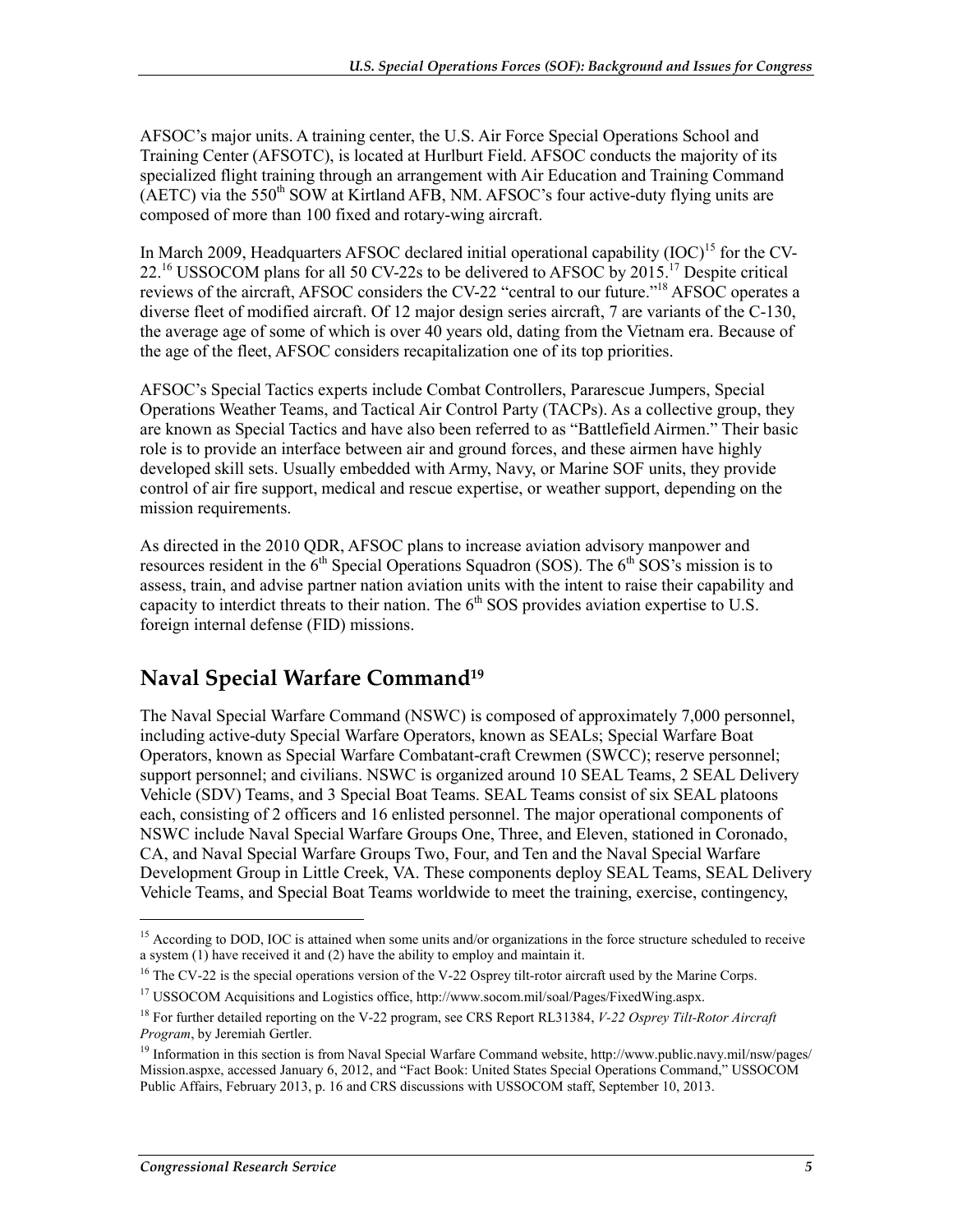and wartime requirements of theater commanders. Because SEALs are considered experts in special reconnaissance and direct action missions—primary counterterrorism skills—NSWC is viewed as well postured to fight a globally dispersed enemy ashore or afloat. NSWC forces can operate in small groups and have the ability to quickly deploy from Navy ships, submarines and aircraft, overseas bases, and forward-based units.

### **Marine Special Operations Command (MARSOC)20**

On November 1, 2005, DOD announced the creation of the Marine Special Operations Command (MARSOC) as a component of USSOCOM. MARSOC consists of three subordinate units: the Marine Special Operations Regiment, which includes  $1<sup>st</sup>$ ,  $2<sup>nd</sup>$ , and  $3<sup>rd</sup>$  Marine Special Operations Battalions; the Marine Special Operations Support Group; the Marine Special Operations Intelligence Battalion; and the Marine Special Operations School. MARSOC Headquarters, the 2<sup>nd</sup> and 3<sup>rd</sup> Marine Special Operations Battalions, the Marine Special Operations School, and the Marine Special Operations Support Group and the Marine Special Operations Intelligence Battalion are stationed at Camp Lejeune, NC. The 1<sup>st</sup> Marine Special Operations Battalion is stationed at Camp Pendleton, CA. MARSOC forces have been deployed worldwide to conduct a full range of special operations activities. MARSOC missions include direct action, special reconnaissance, foreign internal defense, counterterrorism, information operations, and unconventional warfare. MARSOC currently has approximately 3,000 personnel assigned. MARSOC reportedly at present consists of 625 critical skills operators, 32 teams, and 9 companies, but plans to expand to 844 critical skills operators, 48 teams, and 12 companies by  $2016^{21}$ 

# **Joint Special Operations Command (JSOC)22**

From JSOC's official website:

The Joint Special Operations Command (JSOC) is a subunified command of the US Special Operations Command (USSOCOM). It is charged to study special operations requirements and techniques, ensure interoperability and equipment standardization, plan and conduct special operations exercises and training, and develop joint special operations tactics.

Despite its innocuous sounding charter, JSOC has made incredible strides in the special operations field and is comprised of an impressive amalgamation of rigorously screened and accessed Soldiers, Sailors, Airmen, Marines, and Civilians. These men and women possess unique and specialized skills, and are routinely among the best in their field. Among them are seasoned combat veterans who cut their teeth by participating in joint special operations liked the Son Tay Prison Raid in Vietnam War which took place in 1970, long before JSOC was activated. More recent members of the Command include active duty special operations veterans of all services who have successfully completed the toughest training regiments and demonstrated their mettle under the most challenging and difficult circumstances, including

<sup>&</sup>lt;sup>20</sup> Information in this section is from ""Fact Book: United States Special Operations Command," USSOCOM Public Affairs, February 2013, p. 20 and CRS discussions with USSOCOM staff, September 10, 2013.

<sup>21</sup> Amanda Wilcox, "MarSOC Continues Growing Despite Marine Corps Drawdown," *Jacksonville (NC) Daily News,*  November 25, 2012.

<sup>&</sup>lt;sup>22</sup> Taken directly from JSOC Website, http://www.socom.mil/pages/jointspecialoperationscommand.aspx, August 8, 2013.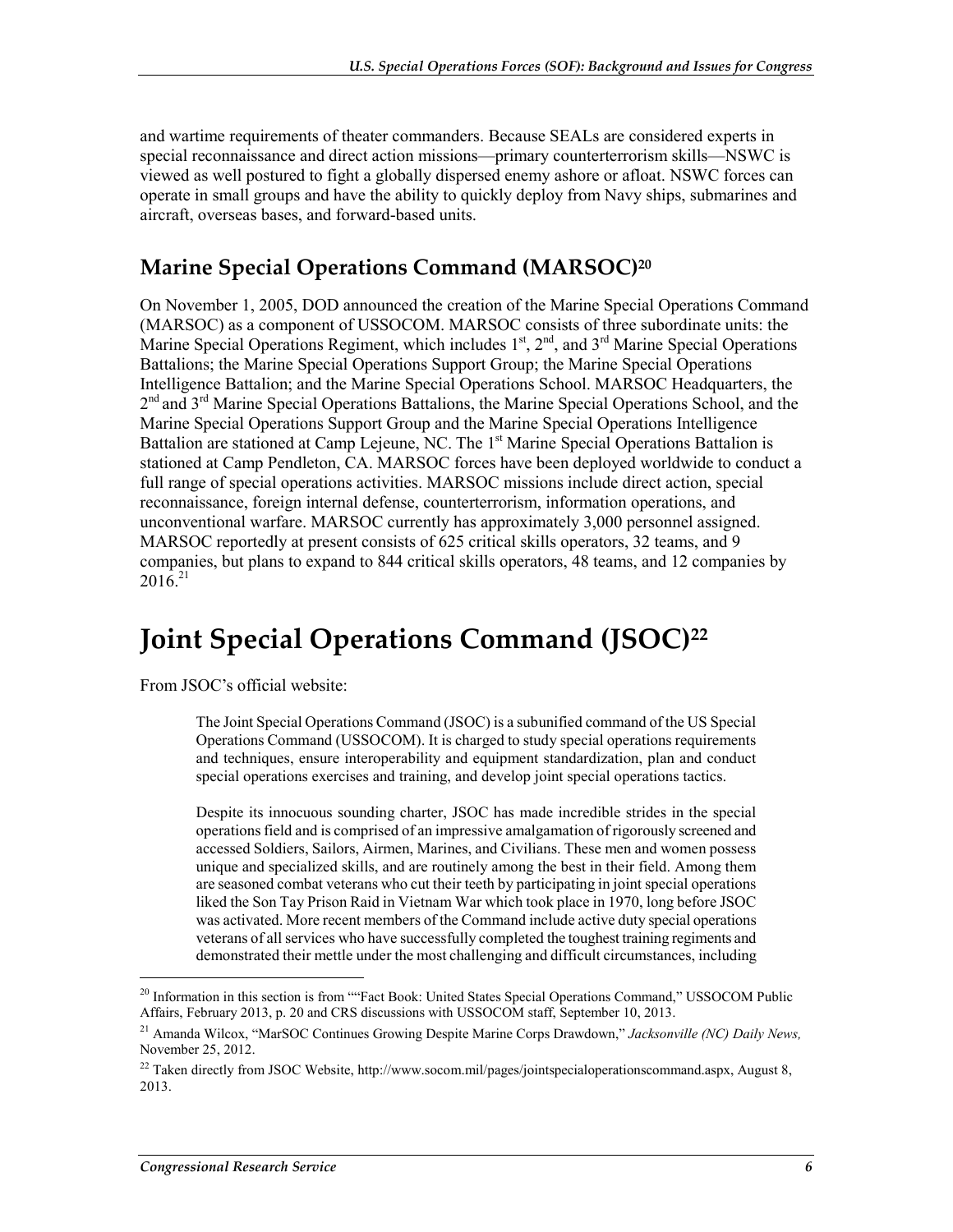combat. As a result, past and present members of JSOC have participated in all of our Nation's wars and contingency operations since it was activated in 1980. Included among the places that military and civilian members of the Command have previously served our Nation are Desert One in Iran (1980), Grenada (1983), the Mediterranean Sea during the Achille Lauro hijacking (1985), Panama (1989), the Mideast during the Gulf War (1991), Somalia (1993), Haiti (1994), the Balkans (1996-2002), Afghanistan (2001-present), and Iraq (2003-present).

The Command is always decisively engaged in working to fulfill its charter and typically has members located throughout the world at any given time. An incredibly busy Command, JSOC accomplished its assigned missions successfully in the face of expanding commitments largely due to the quality, dedication, and patriotism of its military and civilian members and the family members who support them.

# **Organizational and Budgetary Issues**

## **2010 Quadrennial Defense Review (QDR) Report SOF-Related Directives**<sup>23</sup>

USSOCOM is still operating under 2010 QDR guidance until the next QDR, which is planned to be issued in early 2014. The 2010 QDR contained a number of SOF-related directives pertaining to personnel, organizations, and equipment. These include the following:

- To increase key enabling assets<sup>24</sup> for special operations forces.
- To maintain approximately 660 special operations teams;<sup>25</sup> 3 Ranger battalions; and 165 tilt-rotor/fixed-wing mobility and fire support primary mission aircraft.
- The Army and USSOCOM will add a company of upgraded cargo helicopters  $(MH-47G)$  to the Army's  $160<sup>th</sup>$  Special Operations Aviation Regiment.
- The Navy will dedicate two helicopter squadrons for direct support to naval special warfare units.
- To increase civil affairs capacity organic to USSOCOM.
- Starting in FY2012, purchase light, fixed-wing aircraft to enable the Air Force's  $6<sup>th</sup>$  Special Operations squadron to engage partner nations for whose air forces such aircraft might be appropriate, as well as acquiring two non-U.S. helicopters to support these efforts.

The significance of these directives is that they serve as definitive goals for USSOCOM growth and systems acquisition as well as directing how the services will support USSOCOM.

 $^{23}$  Information in this section is from Department of Defense, Quadrennial Defense Review Report, February 2010.

<sup>&</sup>lt;sup>24</sup> Enabling assets are a variety of conventional military units that are assigned to support special operations forces.

<sup>&</sup>lt;sup>25</sup> These teams include Army Special Forces Operational Detachment-Alpha (ODA) teams; Navy Sea, Air, and Land (SEAL) platoons; Marine special operations teams, Air Force special tactics teams; and operational aviation detachments.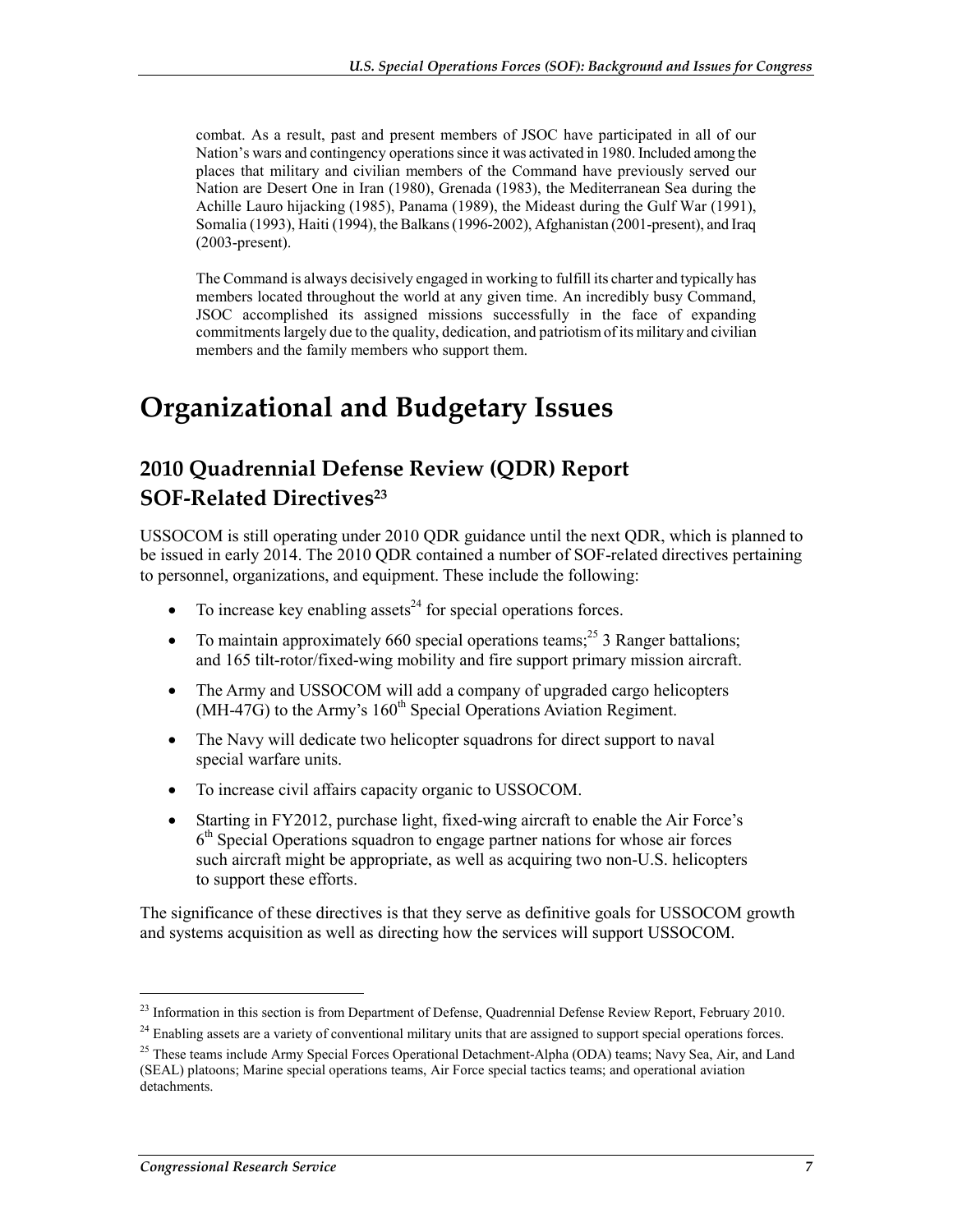## **USSOCOM and the Strategic Choices Management Review (SCMR)26**

In March 2013, Secretary of Defense Chuck Hagel directed a DOD-wide Strategic Choices Management Review (SCMR) with the stated objectives of (1) helping DOD to prepare for sequestration if it continues into FY2014; (2) informing the fiscal guidance given to the military services for their FY2015 through FY2016 budget plans; and (3) anchoring the upcoming Quadrennial Defense Review (QDR).

### **Possible Cuts to USSOCOM Headquarters Staff**

On July 31, 2013, Secretary of Defense Hagel held a news briefing to discuss the findings of the SCMR.<sup>27</sup> While this briefing did not discuss specific actions to be taken as a result of this review, the Secretary of Defense stated that DOD would pursue a 20% reduction of U.S. military billets and government civilian positions in major DOD headquarters, suggesting that USSOCOM headquarters could lose up to 500 of its approximately 2,500 military and civilian personnel. Furthermore, it is also possible that USSOCOM Service Component Headquarters, JSOC, and perhaps even TSOCs might also lose up to 20% of their staffs depending on how DOD defines "major DOD headquarters" in the context of the SCMR. The Secretary of Defense also recommended reducing intelligence analysis and production at combatant command intelligence and operations centers, which could also have a significant impact on USSOCOM headquarters, particularly if currently assigned intelligence personnel are treated separately from USSOCOM staff subject to the proposed 20% reduction; this may mean that more than 500 military and government civilian personnel might be cut from USSOCOM headquarters staff.

### **Proposed Strategic Approaches to Reducing Force Structure**

According to Secretary Hagel, the SCMR examined two possible strategic approaches to reducing force structure: (1) maintain a larger force size or (2) place a premium on maintaining a technological edge.

Under the larger force size construct, conventional forces would be reduced significantly while "making cyber capabilities and special operations forces a high priority,"<sup>28</sup> suggesting that USSOCOM forces would not be appreciably cut and perhaps even modestly increased. The technological edge construct proposes to have a significantly smaller force but one that would be technologically dominant but less deployable and capable, which would also include reductions in special operations forces.

While both constructs lack detail, they do, in a sense, set the "left and right limits" for USSOCOM force levels under consideration by DOD leadership. Before the merits of either

<sup>&</sup>lt;sup>26</sup> Information in this section is taken from Karen Parrish, "Pentagon Review Reveals Best, Worst Case, Hagel Says," American Forces Press Service, July 31, 013 and DOD Transcripts, "Secretary of Defense Chuck Hagel Holds a Defense Department News Briefing on the Recent Strategic Choices Management Review," July 31, 2013.

<sup>27</sup> Ibid.

<sup>&</sup>lt;sup>28</sup> Karen Parrish, "Pentagon Review Reveals Best, Worst Case, Hagel Says," American Forces Press Review, July 31, 2013.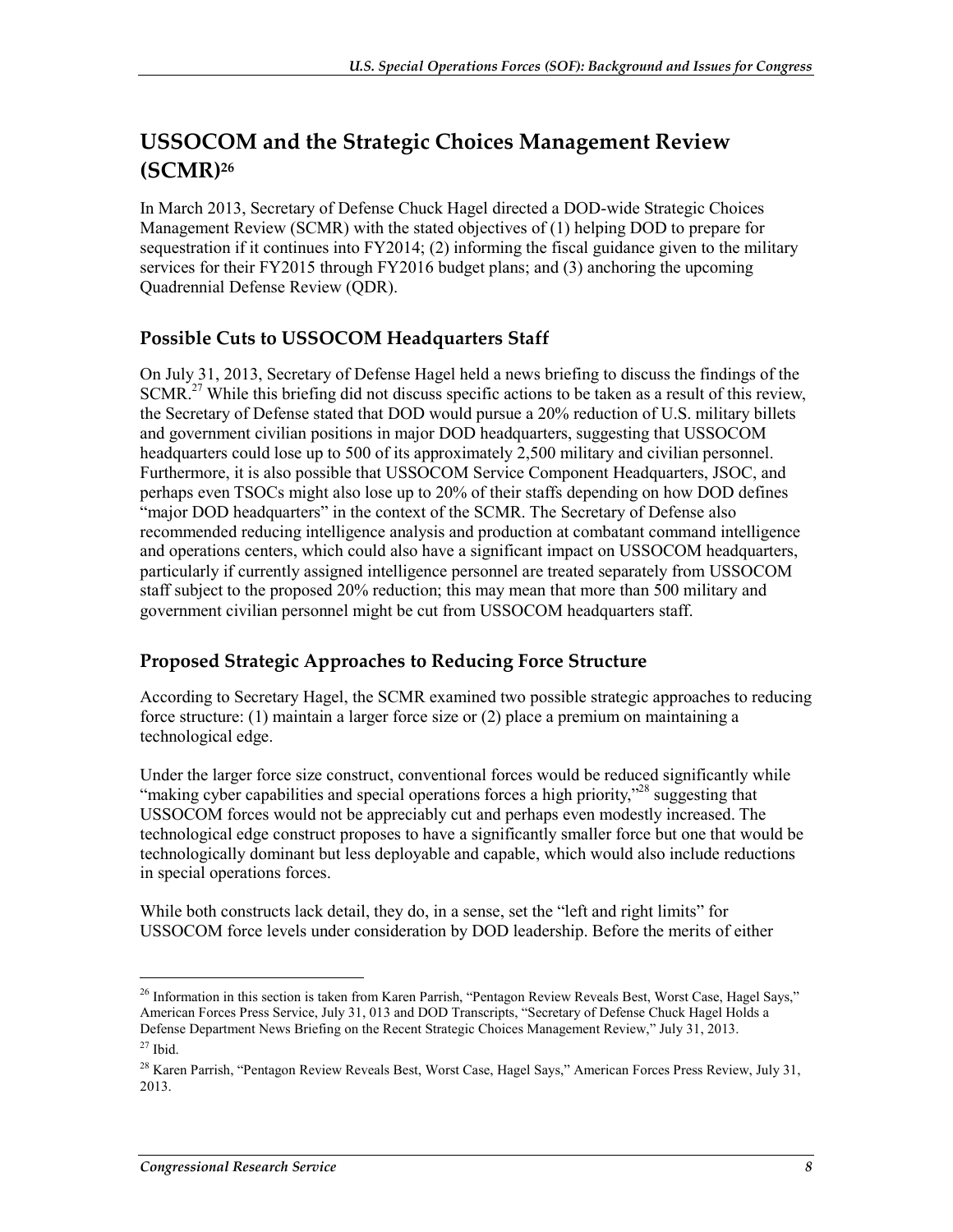approach can be evaluated from a policy perspective, DOD will need to provide additional details about these proposed courses of action.

### **FY2014 USSOCOM Budget Request<sup>29</sup>**

USSOCOM's FY2014 budget request was \$9.913 billion—a 4% reduction over the \$10.409 billion FY2013 budget request. This includes both the Base Budget and Overseas Contingency Operation (OCO) funding.

### **FY2014 USSOCOM Budget Request Breakdown**

| <b>Funding Category</b>                             | <b>Base Budget</b> | oco              | Total             |
|-----------------------------------------------------|--------------------|------------------|-------------------|
| Operations & Maintenance (O&M)                      | $$5.261$ billion   | \$2.222 billion  | \$7.483 billion   |
| Procurement                                         | $$1.586$ billion   | \$27.529 million | $$1.614$ billion  |
| Research, Development, Test, and Evaluation (RDT&E) | \$373.693 million  |                  | \$373.693 million |
| Military Construction (MILCON)                      | \$441.528 million  |                  | \$441.528 million |
| <b>Totals</b>                                       | \$7.663 billion    | \$2.250 billion  | \$9.913 billion   |

#### **Table 1. FY2014 USSOCOM Budget Request, by Funding Category**

**Source:** Department of Defense Fiscal Year (FY) 2014 President's Budget Submission, United States Special Operations Command, April 2013.

### **FY2014 National Defense Authorization Act (H.R. 1960)30**

The House version of the FY2014 National Defense Authorization Act (NDAA) recommended fully funding USSOCOM's Procurement, RDT&E, and MILCON budget requests but recommended a \$30.752 million decrease to USSOCOM's O&M Base Budget request. This decrease included reductions in flying hours programs, the International SOF Information Sharing System, the pilot program for SOF family members, preservation of the force human performance and resiliency programs, Regional SOF Coordination Centers, and the USSOCOM National Capitol Region program.<sup>31</sup>

### **Selected FY2014 National Defense Authorization Act (H.R. 1960) USSOCOM Legislative Provisions**

Selected major USSOCOM-specific provisions are highlighted in the following sections:

<sup>&</sup>lt;sup>29</sup> Information in this section is taken from Department of Defense Fiscal Year (FY) 2014 President's Budget Submission, United States Special Operations Command, April 2013.

 $30$  H.R. 1960, National Defense Authorization Act for Fiscal Year 2014, July 8, 2013.

 $31$  Ibid. p. 1017.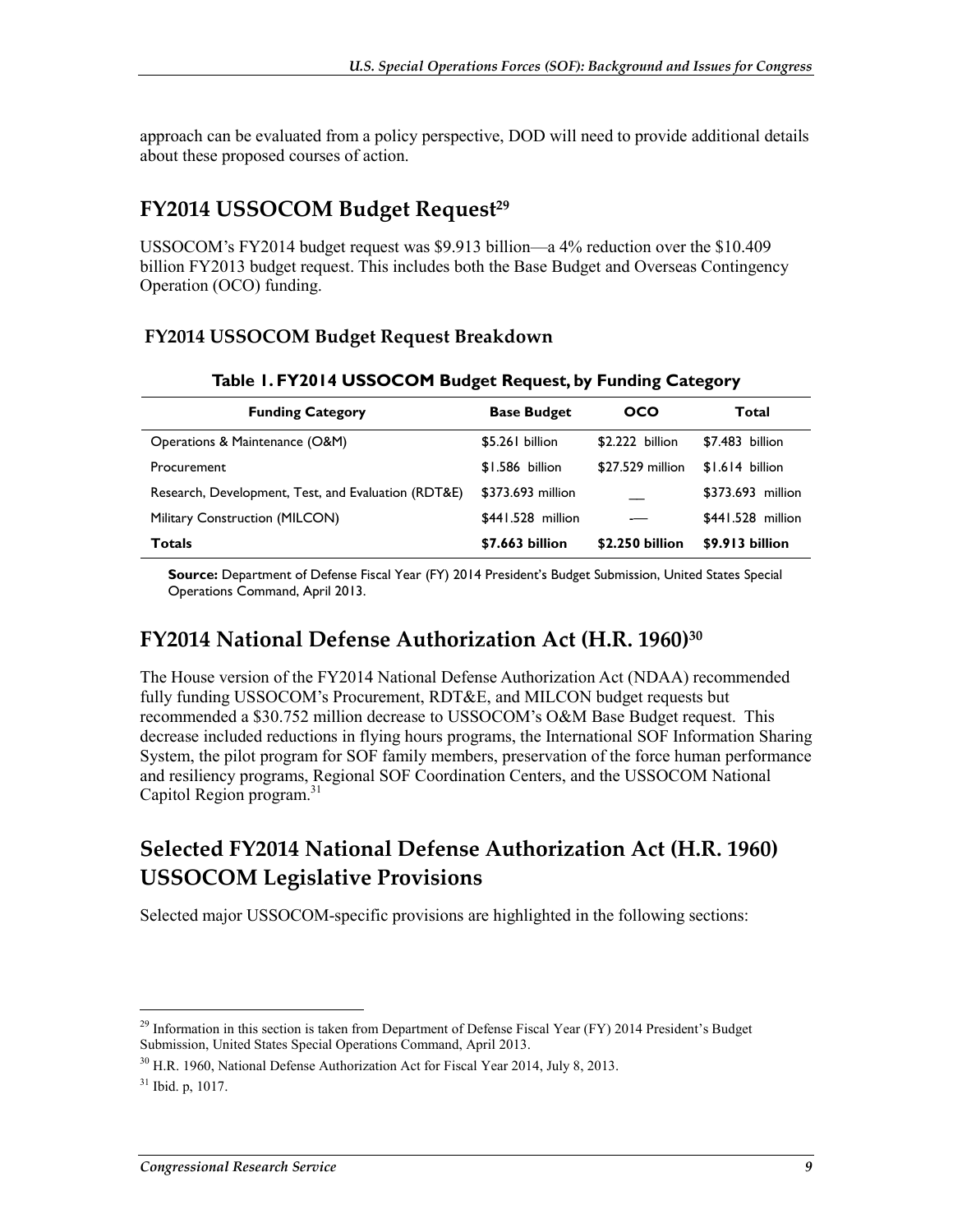#### **SECTION 554. FAMILY SUPPORT PROGRAMS FOR IMMEDIATE FAMILY MEMBERS OF MEMBERS OF THE ARMED FORCES ASSIGNED TO SPECIAL OPERATIONS FORCES.**

(a) PILOT PROGRAMS AUTHORIZED.—Consistent with such regulations as the Secretary of Defense may prescribe to carry out this section, the Commander of the United States Special Operations Command may conduct up to three pilot programs to assess the feasibility and benefits of providing family support activities for the immediate family members of members of the Armed Forces assigned to special operations forces.

(b) SELECTION OF PROGRAMS.—In selecting the pilot programs to be conducted under subsection (a), the Commander shall—

(1) identify family support activities that have a direct and concrete impact on the readiness of special operations forces, but that are not being provided to the immediate family members of members of the Armed Forces assigned to special operations forces by the Secretary of a military department; and

(2) conduct a cost-benefit analysis of each family support activity proposed to be included in a pilot program.

(c) EVALUATION.—The Commander shall develop outcome measurements to evaluate the success of each family support activity included in a pilot program under subsection (a).

(d) ADDITIONAL AUTHORITY.—The Commander may expend up to \$5,000,000 during each fiscal year specified in subsection (f) to carry out the pilot programs under subsection (a).

(e) DEFINITIONS.—In this section:

(1) The term ''Commander'' means the Commander of the United States Special Operations Command.

(2) The term ''immediate family members'' has the meaning given that term in section 1789(c) of Title 10, United States Code.

(3) The term ''special operations forces'' means those forces of the Armed Forces identified as special operations forces under section 167(i) of such title.

(f) DURATION OF PILOT PROGRAM AUTHORITY

The authority provided by subsection (a) is available to the Commander during fiscal years 2014 through 2016.

(g) REPORT.—Not later than 180 days after completing a pilot program under subsection (a), the Commander shall submit to the congressional defense committees a report describing the results of the pilot program.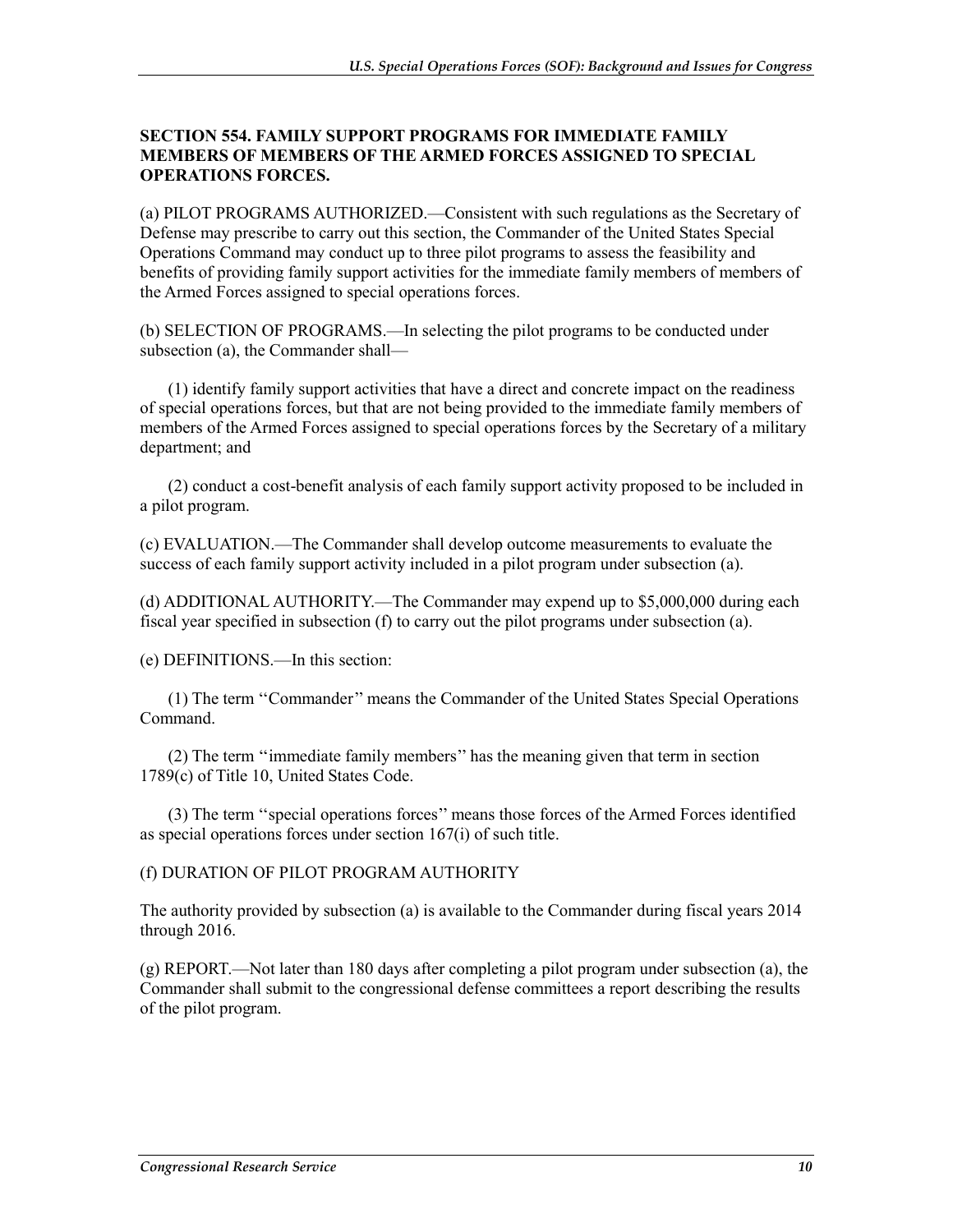#### **SECTION 1076. REVIEW AND ASSESSMENT OF UNITED STATES SPECIAL OPERATIONS FORCES AND UNITED STATES SPECIAL OPERATIONS COMMAND.**

(a) IN GENERAL.—The Secretary of Defense shall conduct a review of the United States Special Operations Forces organization, capabilities, and structure.

(b) REPORT.—Not later than the date on which the budget of the President is submitted to Congress under section 1105(a) of title 31, United States Code, for fiscal year 2015, the Secretary of Defense shall submit to the congressional defense committees a report on the review conducted under subsection (a). Such report shall include an analysis of each of the following:

(1) The organizational structure of the United States Special Operations Command and each subordinate component, as in effect as of the date of the enactment of this Act.

(2) The policy and civilian oversight structures for Special Operations Forces within the Department of Defense, as in effect as of the date of the enactment of this Act, including the statutory structures and responsibilities of the Office of the Secretary of Defense for Special Operations and Low Intensity Conflict within the Department.

(3) The roles and responsibilities of United States Special Operations Command and Special Operations Forces under section 167 of Title 10, United States Code.

(4) Current and future special operations peculiar requirements of the commanders of the geographic combatant commands, Theater Special Operations Commands, and command relationships between United States Special Operations Command and the geographic combatant commands.

(5) The funding authorities, uses, and oversight mechanisms of Major Force Program–11.

(6) Changes to structure, authorities, oversight mechanisms, Major Force Program–11 funding, roles, and responsibilities assumed in the 2014 2 Quadrennial Defense Review.

(7) Any other matters the Secretary of Defense determines are appropriate to ensure a comprehensive review and assessment.

(c) IN GENERAL.—Not later than 60 days after the date on which the report required by subsection (b) is submitted, the Comptroller General of the United States shall submit to the congressional defense committees a review of the report. Such review shall include an assessment of United States Special Operations Forces organization, capabilities, and force structure with respect to conventional force structures and national military strategies.

#### **SECTION 1245. LIMITATION ON ESTABLISHMENT OF REGIONAL SPECIAL OPERATIONS FORCES COORDINATION CENTERS.**

 (a) LIMITATION.—None of the funds authorized to be appropriated by this Act or otherwise made available for fiscal year 2014 for the Department of Defense may be obligated or expended to plan, prepare, establish, or implement any ''Regional Special Operations Forces Coordination Center'' (RSCC) or similar regional coordination entities.

(b) EXCLUSION.—The limitation contained in subsection (a) shall not apply with respect to any RSCC or similar regional coordination entity authorized by statute, including the North Atlantic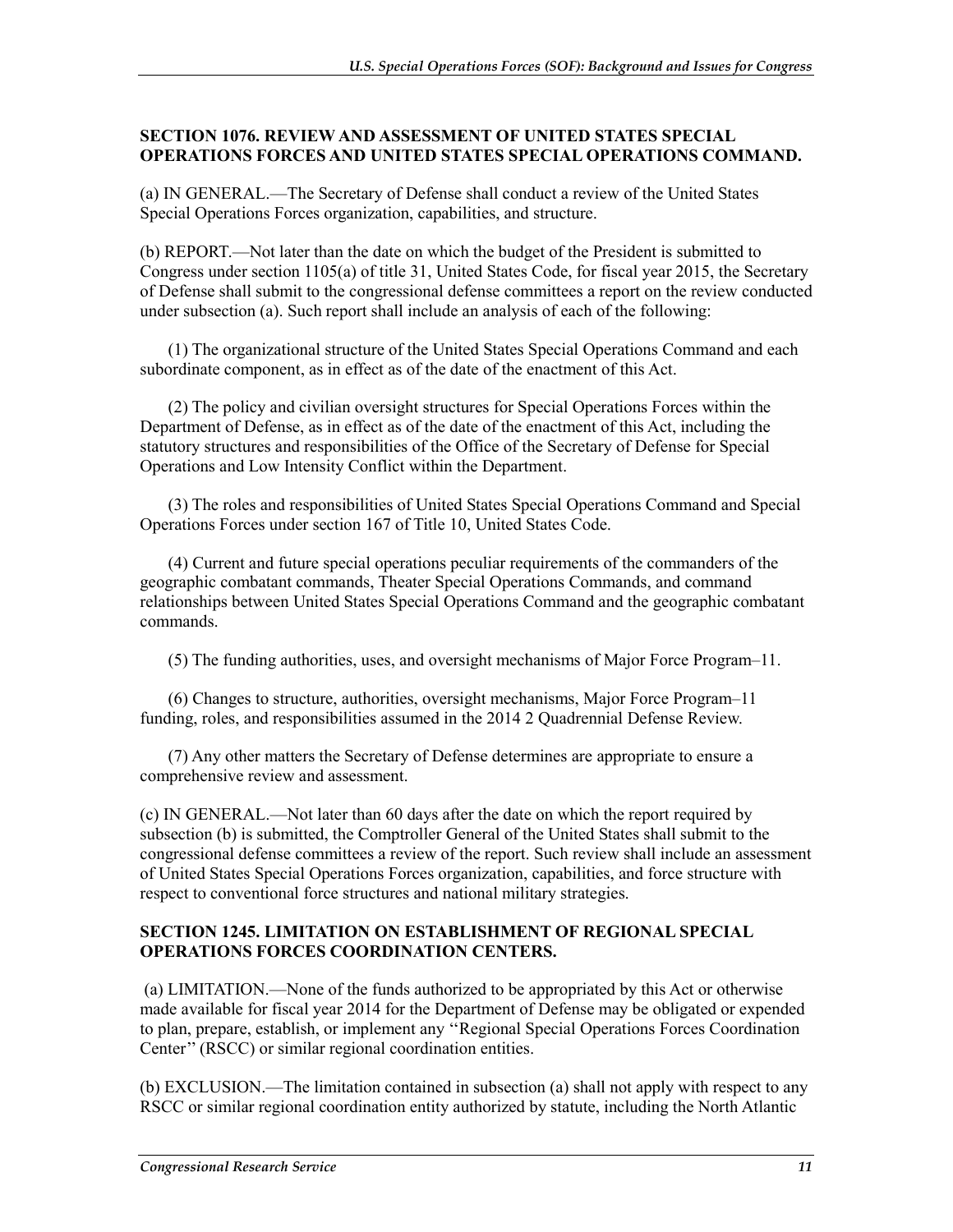Treaty Organization Special Operations Headquarters authorized under section 1244 f the National Defense Authorization Act for Fiscal Year 2014.

(c) REPORT.—Not later than 180 days after the date of enactment of this Act, the Secretary of Defense, in coordination with the Secretary of State, shall submit to the congressional committees specified in subsection (d) a report on the following:

(1) A detailed description of the intent and purpose of the RSCC concept.

(2) Defined and validated requirements justifying the establishment of RSCCs or similar entities within each geographic combatant command, to include how such centers have been coordinated and de-conflicted with existing regional and multilateral frameworks or approaches.

(3) An explanation of why existing regional centers and multilateral frameworks cannot satisfy the requirements and needs of the Department of Defense and geographic combatant commands.

(4) Cost estimates across the Future Years Defense Program for such centers, to include estimates of contributions of nations participating in such centers.

(5) Any other matters that the Secretary of Defense or Secretary of State determines appropriate.

(d) SPECIFIED CONGRESSIONAL COMMITTEES.—The congressional committees referred to in subsection (c) are—

(1) The congressional defense committees; and

(2) The Committee on Foreign Relations of the Senate and the Committee on Foreign Affairs of the House of Representatives.

### **FY2014 National Defense Authorization Act (S. 1197)32**

The Senate version of the FY2014 NDAA authorizes \$7.64 billion for USSOCOM in base budget and \$2.5 billion for OCO.

### **Selected FY2014 National Defense Authorization Act (S. 1197) USSOCOM Legislative Provisions**

Selected major USSOCOM-specific provisions are highlighted in the following sections:

#### **SECTION 341. LIMITATION ON FUNDING FOR UNITED STATES SPECIAL OPERATIONS COMMAND NATIONAL CAPITAL REGION.**

<sup>&</sup>lt;sup>32</sup> S. 1197, National Defense Authorization Act for Fiscal Year 2014, June 20, 2013 and Press Release, U.S. Senate Committee on Armed Services, "Senate Committee on Armed Services Completes Markup of the National Defense Authorization Act for Fiscal Year 2014," June 14, 2013.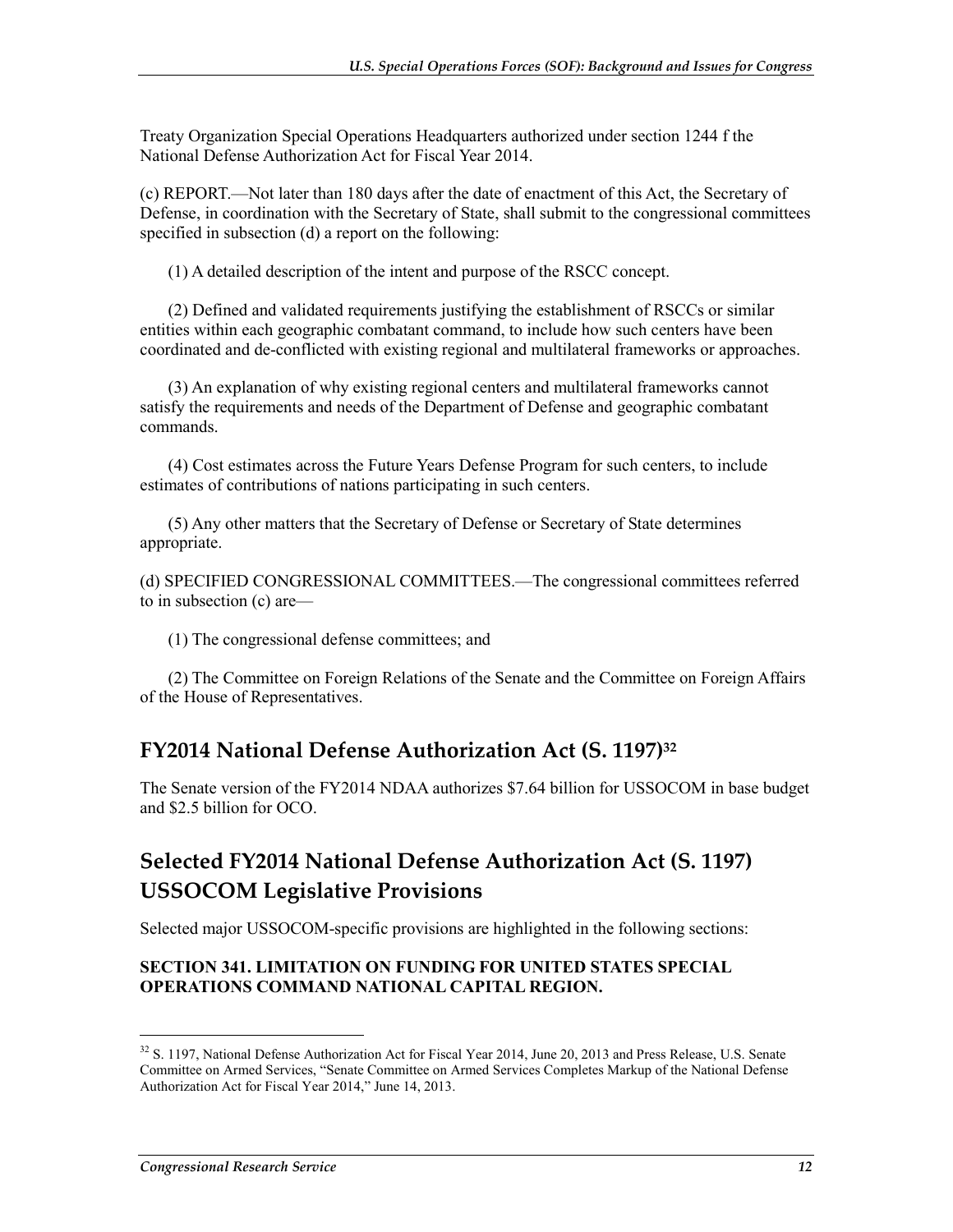(a) LIMITATION.—None of the funds authorized to be appropriated by this Act or otherwise made available for fiscal year 2014 for the Department of Defense may be obligated or expended for the United States Special Operations Command National Capital Region (USSOCOM– NCR) until 30 days after the Secretary of Defense submits to the congressional defense committees a report on the USSOCOM–NCR.

(b) REPORT ELEMENTS.—The report required under subsection (a) shall include the following elements:

(1) A description of the purpose of the USSOCOM-NCR.

(2) A description of the activities to be performed by the USSOCOM–NCR.

 (3) An explanation of the impact of the USSOCOM-NCR on existing activities at United States Special Operations Command headquarters.

(4) A detailed, by fiscal year, breakout of the staffing and other costs associated with the USSOCOM-NCR over the future years defense program.

(5) A description of the relationship between the USSOCOM-NCR and the Office of the Assistant Secretary of Defense for Special Operations and Low-Intensity Conflict.

(6) A description of the role of the Assistant Secretary of Defense for Special Operations and Low-Intensity Conflict in providing oversight of USSOCOM-NCR activities.

(7) Any other matters the Secretary determines appropriate.

#### **SECTION 342. LIMITATION ON FUNDING FOR REGIONAL SPECIAL OPERATIONS COORDINATION CENTERS.**

(a) LIMITATION.—None of the funds authorized to be appropriated for fiscal year 2014 for operation and maintenance, Defense-wide, may be obligated or expended for the establishment of Regional Special Operations Coordination Centers (RSCCs).

#### (b) REPORT REQUIRED.—

(1) IN GENERAL.—Not later than September 30, 2013, the Assistant Secretary of Defense for Special Operations and Low-Intensity Conflict, in coordination with the Commander of the United States Special Operations Command, shall submit to the congressional defense committees a report on the establishment of RSCCs.

(2) ELEMENTS.—The report required under paragraph (1) shall outline, at a minimum—

(A) the requirement and justification for the establishment of RSCCs;

(B) the number and locations of planned RSCCs;

(C) the projected cost to establish and maintain the proposed RSCCs in future years;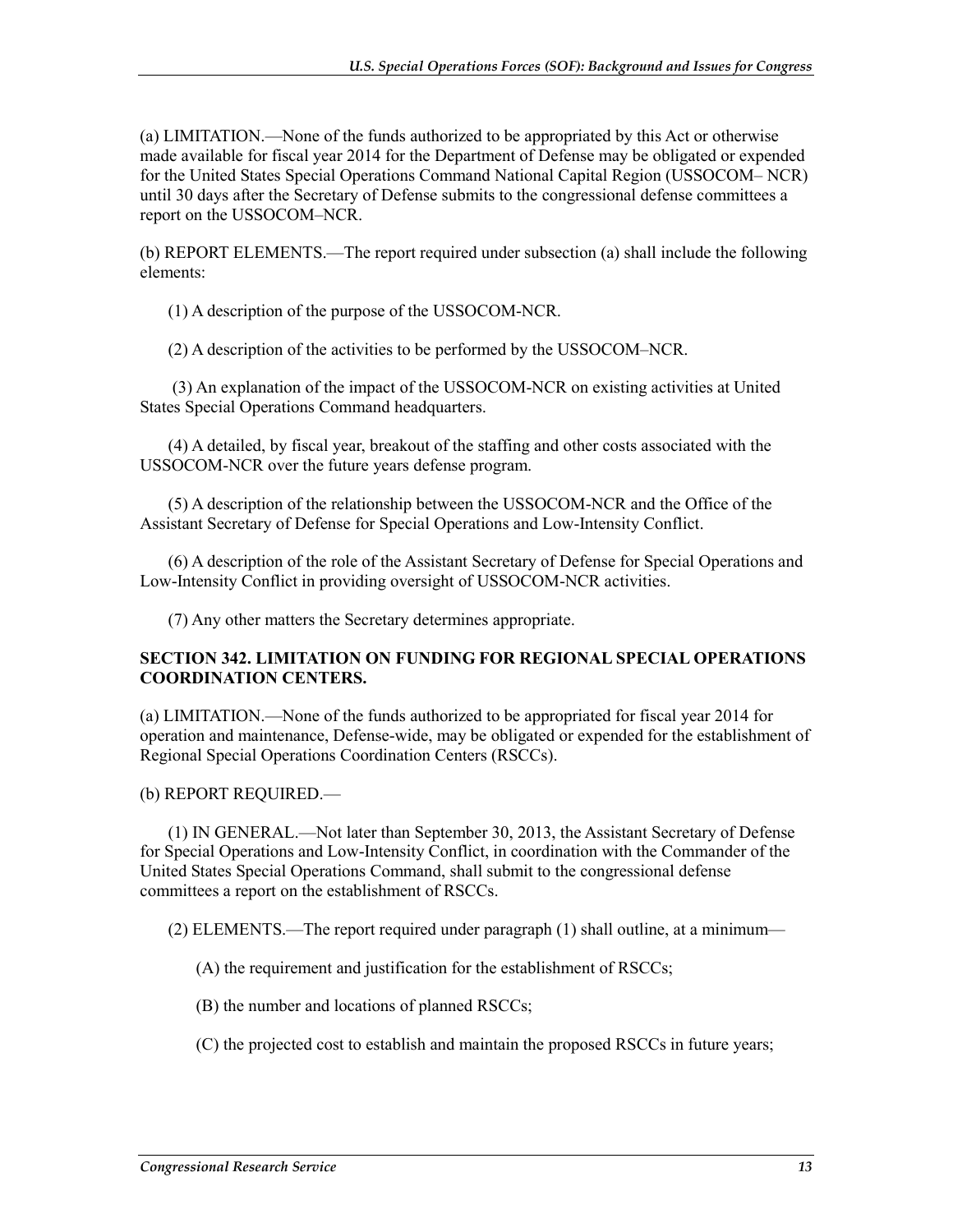(D) the relevance to and coordination with other multilateral engagement activities and academic institutes supported by the geographic combatant commanders and the Department of State; and

(E) any legislative authorities that may be needed to establish RSCCs.

### **FY2014 Defense Appropriations Bill (H.R. 2397)33**

The House Appropriations Committee recommended decreasing USSOCOM's base budget O&M request by \$21.387 million and shifting it to the Defense Health Program and transferred \$196.641 million from USSOCOM's OCO budget request to the base budget.

## **Selected FY2014 Defense Appropriations Bill USSOCOM Legislative Provisions34**

Selected major USSOCOM-specific provisions are highlighted in the following sections:

#### **SPECIAL OPERATIONS COMMAND READINESS (p. 90)**

The Committee recommendation provides an increase of \$269,399,000 above the budget request to restore readiness reductions to the Special Operations Command fiscal year 2014 operation and maintenance base funding. The Committee recommendation restores funding for flying hours, training, equipment replacement, depot maintenance, and enduring operational expenses. The Consolidated and Full Year Continuing Appropriations Act, 2013 approved a shift of \$885,000,000 from overseas contingency operations (OCO) funding to base funding to begin to transition these enduring readiness requirements into the base budget from the OCO accounts. The Committee is disappointed that the fiscal year 2014 budget request proposes to shift \$194,641,000 back to the OCO accounts and proposes an additional \$74,698,000 in reductions to these readiness activities. Therefore, the Committee recommendation restores these reductions to ensure Special Operations Forces are fully able to meet their long term readiness requirements.

#### **USE OF MAJOR FORCE PROGRAM—11 FUNDS (pp. 90-91)**

In an era of increasing fiscal constraint, the Committee believes it is incumbent on the Department of Defense and the Special Operations Command (SOCOM) to ensure that Major Force Program– 11 (MFP–11) funds be reserved for its original purpose, to provide the incremental funding necessary for Special Operations Forces (SOF) unique capabilities and items, rather than to supplement or supplant activities that are or should be provided by the military Services. The Committee is concerned that several funding requests in the fiscal year 2014 budget would establish new precedents for the use of MFP–11 funds. In some cases, funds were requested to establish new programs and activities that duplicated Service-provided or Department of Defense programs. In other cases, SOCOM's request would assume responsibility for activities that previously, and more appropriately, were funded by the Services.

<sup>&</sup>lt;sup>33</sup> Information in this section is taken from H.Rept. 113-113, Department of Defense Appropriations Bill 2104, June 17, 2013 .

 $34$  Ibid.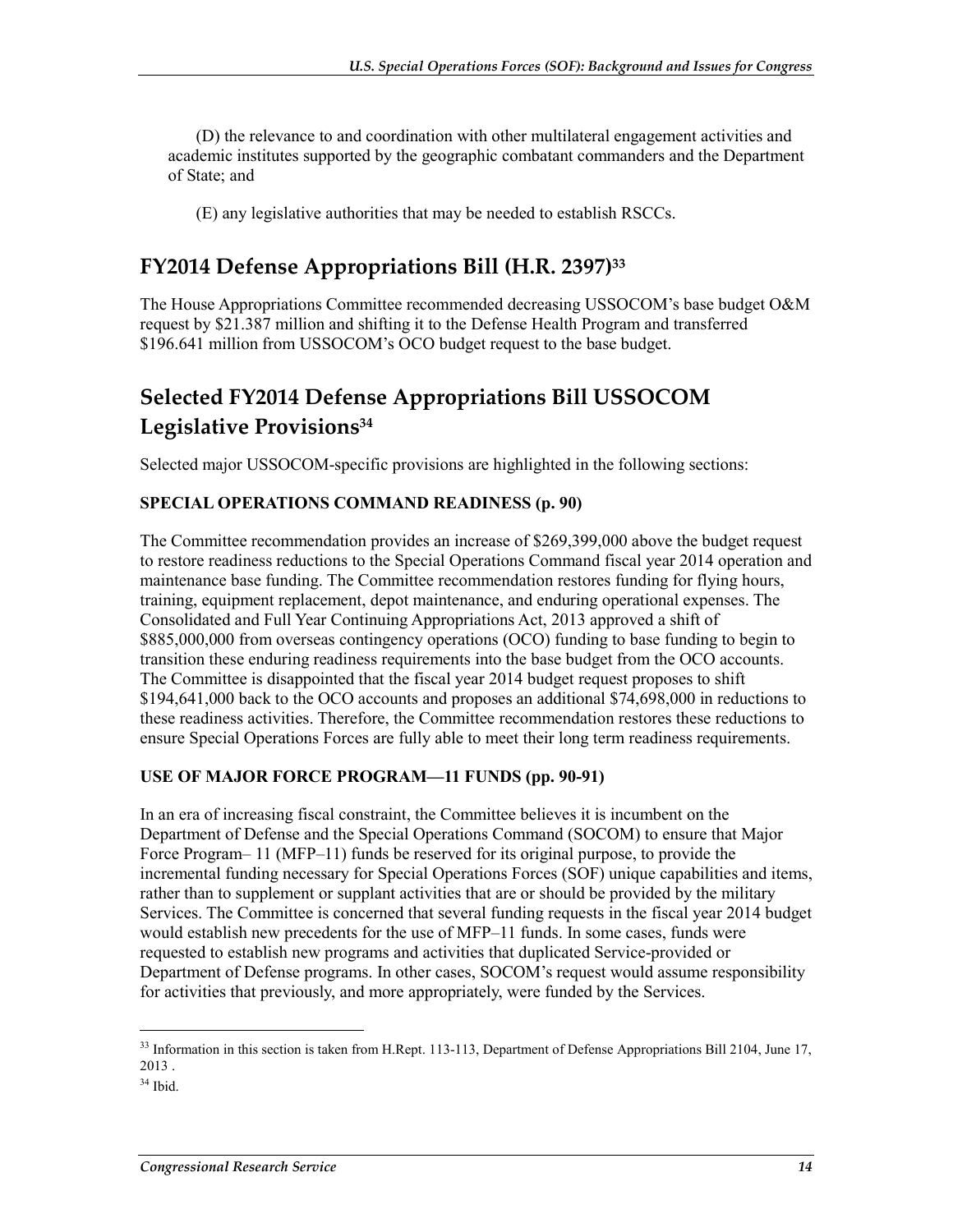The Committee is concerned that MFP–11 funds are now perceived as a mechanism to insulate SOCOM from Service budget reductions or to create separate SOF programs that are the responsibility of the Services. It has come to the Committee's attention that at least one waiver of the use of MFP–11 operation and maintenance funds was granted in fiscal year 2013 in order to establish a new SOF program, a process that the Committee was unaware of prior to this year. Therefore, the Committee directs the Undersecretary of Defense (Comptroller), working with the Comptroller, Special Operations for Financial Management (SOFM), to clearly identify and justify in the fiscal year 2015 budget request all MFP–11 operation and maintenance funding for programs and activities for which: (1) the military Services or other Department of Defense elements previously had responsibility for funding, including those related to special operations; or (2) funds would be transferred between the MFP–11 budget and other Major Force Program budgets, and the justification for such transfers. Further, the Committee directs the Undersecretary of Defense (Comptroller), working with the Comptroller, SOFM, to submit a report not later than 90 days after the enactment of this Act to the congressional defense committees outlining the guidelines for the use of MFP–11 operation and maintenance funds, a description of the waiver process to use MFP–11 funds for non-MFP–11 activities, and a list of all waivers granted in fiscal years 2012 and 2013 and the justification for such waivers.

#### **SPECIAL OPERATIONS COMMAND HUMAN PSYCHOLOGICAL PERFORMANCE AND FAMILY PROGRAMS (pp. 91-92)**

The Committee understands the tremendous toll exacted on all servicemembers and their families, including those in the special operations community, after more than a decade of war. The Committee has always made the care of servicemembers and their families its highest priority, including special operators. The Committee appreciates the focus of the Commander, Special Operations Command on the psychological health and well-being of special operations forces and their families. The Committee also recognizes the success of the Services' embedded behavioral health programs and fully supports their expansion to the special operations community. However, the Committee believes that the mental health needs of all servicemembers, including special operations servicemembers, are most appropriately addressed within the Defense Health Program to ensure the highest quality continuity of care for all servicemembers. Therefore, the Committee recommendation transfers \$21,300,000 requested within the Special Operations Command operation and maintenance budget to the Defense Health Program to address the needs of the special operations community consistent with Service programs. The Committee directs the Service Surgeons General to work with the Commander, Special Operations Command to implement an embedded behavioral health program for special operations units during fiscal year 2014. The budget request also includes \$8,786,000 to establish special operations forces (SOF) unique family resiliency programs. The Committee does not recommend funding for this unauthorized program. The Committee recognizes that the deployment cycles of special operations forces may in some limited circumstances make it more difficult for SOF families to fully participate in family support programs. However, the need for the establishment of separate family support programs exclusively for SOF families has not been demonstrated nor is it currently authorized. The Committee believes it is important for the morale of all servicemembers that there not be inequities among families exclusively based on a servicemember's assignment. The Committee understands that the pending fiscal year 2014 National Defense Authorization Act authorizes a limited pilot program to assess the feasibility and benefits of SOF family support activities. Therefore, the Committee recommends \$5,000,000 for the pilot program.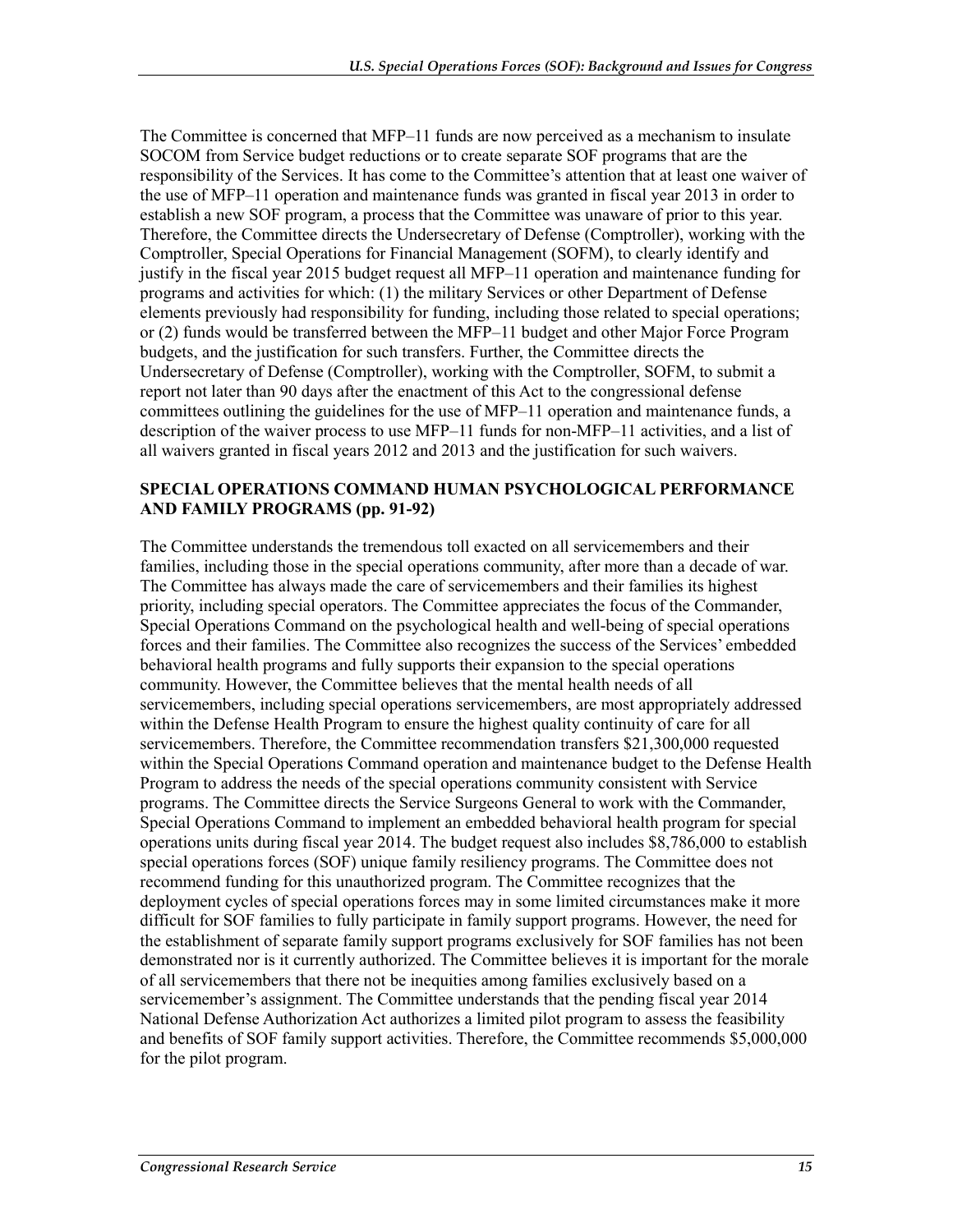#### **SPECIAL OPERATIONS COMMAND HUMAN PHYSICAL PERFORMANCE PROGRAM (pp. 92-93)**

The Committee recommendation does not include an increase of \$25,305,000 for the Human Physical Performance Program. This request would fund 331 contractors to provide physical training and sports conditioning, sports psychology, and sports nutrition services for special operations forces (SOF), but would not cover the non-salary operational costs or anticipated new facilities associated with this initiative. While military construction funding was requested for new facilities associated with this initiative, the necessary authorization and funding was denied in the pending fiscal year 2014 National Defense Authorization Act, as well as in the pending fiscal year 2014 Military Construction and Veterans Affairs Appropriations Act.

The Committee has long supported physical training programs to ensure that special operators are in top condition to achieve their mission and to prevent physical injuries. In the past, there has often been a reliance on training programs designed for collegiate or professional athletes, programs which may or may not meet the needs of the special operator. In addition, the physical training requirements vary between special operators based on their mission set. In an attempt to address this challenge, over the last several years at the request of the Special Operations Command (SOCOM), the Committee has funded the Tactical Athlete Program within the Department of Navy to provide the necessary baseline research for each individual type of SOF operator in order to design appropriate physical training programs to meet those specialized needs. This approach was previously used by the Department of the Army to successfully develop a training program for the  $101<sup>st</sup>$  Airborne Division.

The Committee recommendation includes continued funding under the Department of the Navy to complete these assessments. The Committee believes that the investment and corresponding results from this research will enable SOCOM to design physical training programs uniquely tailored to the needs of special operators in the most productive and cost effective manner possible. The Committee is concerned that the new program proposed by SOCOM did not utilize the research investment that has been made in order to develop a program that meets the unique needs of special operators in the most cost effective manner possible. Therefore, the Committee does not provide the requested increase to expand this new program.

### **SPECIAL OPERATIONS COMMAND ADVANCED EDUCATION PROGRAM (p. 93)**

The fiscal year 2014 budget request includes \$8,466,000 for a new Advanced Education Program for the Special Operations Command. Of this amount, \$3,603,000 was requested to fund a National Defense University (NDU) satellite Masters Degree program at the John F. Kennedy Special Warfare Center and School established with funding from the Assistant Secretary of Defense for Special Operations/Low-Intensity Conflict. The remaining \$4,863,000 was requested to establish new programs or expand existing programs.

The Committee supports professional military education opportunities for all servicemembers, including those in the special operations forces (SOF) community. While the Committee appreciates the Commander, Special Operations Command's desire to augment the advanced education opportunities for SOF students, it is unclear to the Committee that the proposed programs represent truly SOF-unique requirements and instead may be duplicative of education opportunities provided by the Services.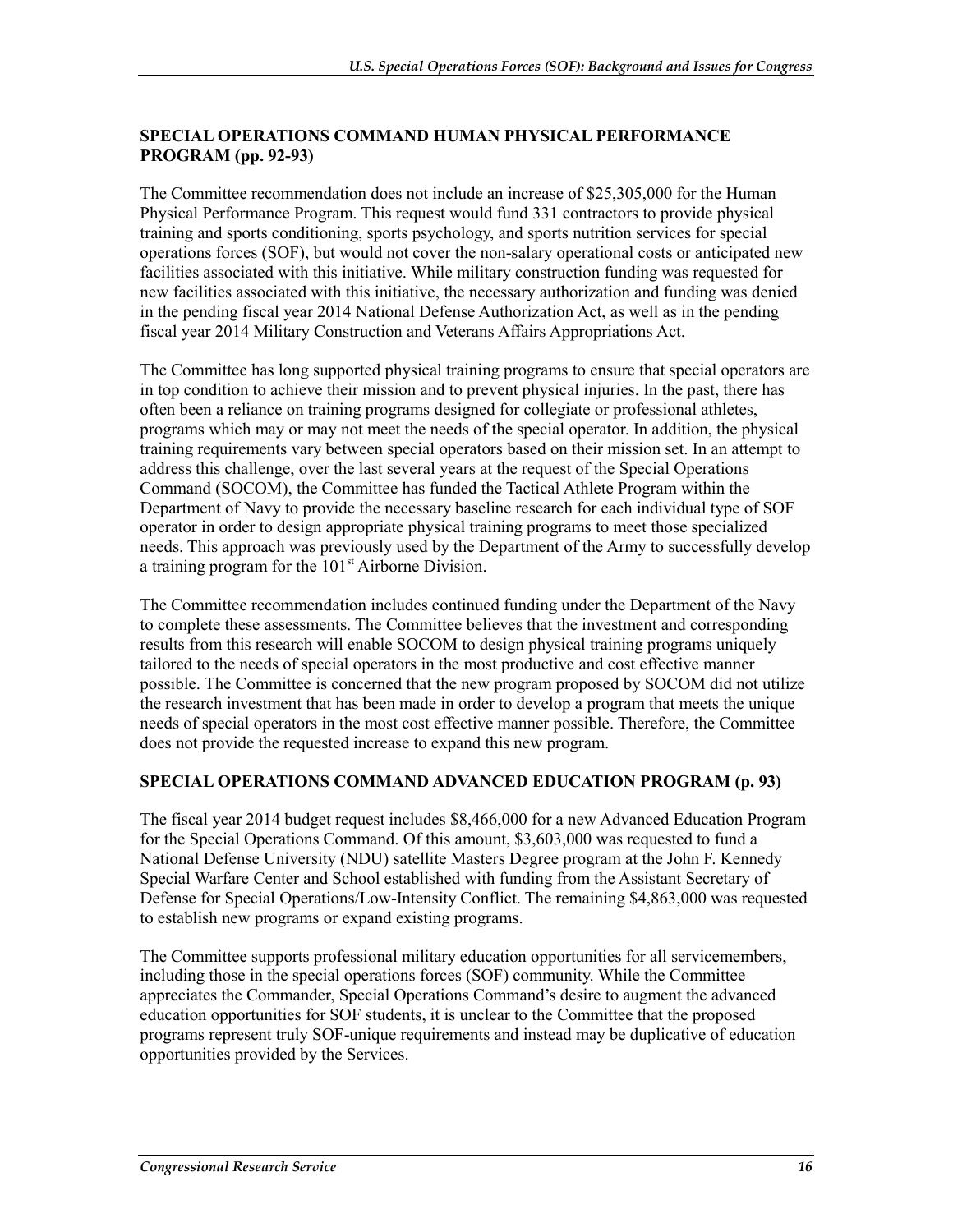The Committee understands that SOCOM is in the process of working with the Service Secretaries to establish a process to formalize SOF-unique education requirements.

The Committee directs the Chairman, Joint Chiefs of Staff, in coordination with the Commander, Special Operations Command, to provide a report to the congressional defense committees not later than 90 days after the enactment of this Act, which outlines all SOF-unique educational requirements, includes recommendations to meet such requirements, and describes how the proposed SOCOM educational initiatives compare to Service-offered educational opportunities.

Therefore, the Committee transfers \$3,603,000 from SOCOM's operation and maintenance budget to NDU's budget to maintain appropriate program and budget oversight of all NDU programs. Additionally, the Committee recommendation includes a reduction of \$3,863,000 for new and expanded programs based on concerns regarding duplication and requirements. The remaining \$1,000,000 provided is for existing programs and SOCOM is directed to provide a report to the congressional defense committees not later than 60 days after the enactment of this Act on the use of these funds.

### **SPECIAL OPERATIONS COMMAND NATIONAL CAPITAL REGION (p. 93-94)**

The Committee recommendation does not include \$10,000,000 to establish a Special Operations Command National Capital Region (SOCOM–NCR) entity. This funding request was also denied in the pending fiscal year 2014 National Defense Authorization Act. The budget justification materials indicate that SOCOM plans to implement this proposal in phases.

The Committee has requested, but has not received, a detailed plan which lays out the full operating capability and end-state envisioned by this proposal and instead has only received information on the phase-zero and phase-one plans. The Committee remains unclear about the function, purpose, and costs associated with the operations, infrastructure, and facilities for this entity both in the interim phase and the final end-state. Further, the Committee has received conflicting information over the course of the last year as to the purpose of this entity. At times it has been described as an efficiency mechanism to relocate over 300 SOCOM personnel to one consolidated location within the NCR. The Committee is confused by this explanation given that the vast majority of SOCOM personnel assigned to the NCR function as liaison officers and Special Operations Support Teams to other federal agencies and as such should remain resident at such agencies. At other times, some functions of the new SOCOM–NCR appear to duplicate functions already resident at SOCOM headquarters. The Committee is concerned that in a time of declining budget resources, it is incumbent upon SOCOM and the Department to fully delineate the functions, responsibilities, facilities requirements, infrastructure, and operating costs associated with this proposal before moving forward in order to carefully assess whether a statutory waiver of the prohibition on relocations into and within the more expensive National Capital Region area is warranted. Should the Secretary of Defense waive the prohibition in Section 8018 of this Act, the Committee believes such a decision should be based on the full operating capability and final end-state agreed to by the Department of Defense.

Therefore, the Commander, Special Operations Command is directed not to obligate or expend funds for the proposed SOCOM–NCR until 30 days after the congressional defense committees receive a copy of the Secretary of Defense's waiver of Section 8018 of this Act and a report which fully describes the anticipated full operating capability and end-state for this entity as follows: (1) a description of the purpose and specific activities to be performed by the SOCOM– NCR; (2) an explanation of the impact of this proposal on existing activities at SOCOM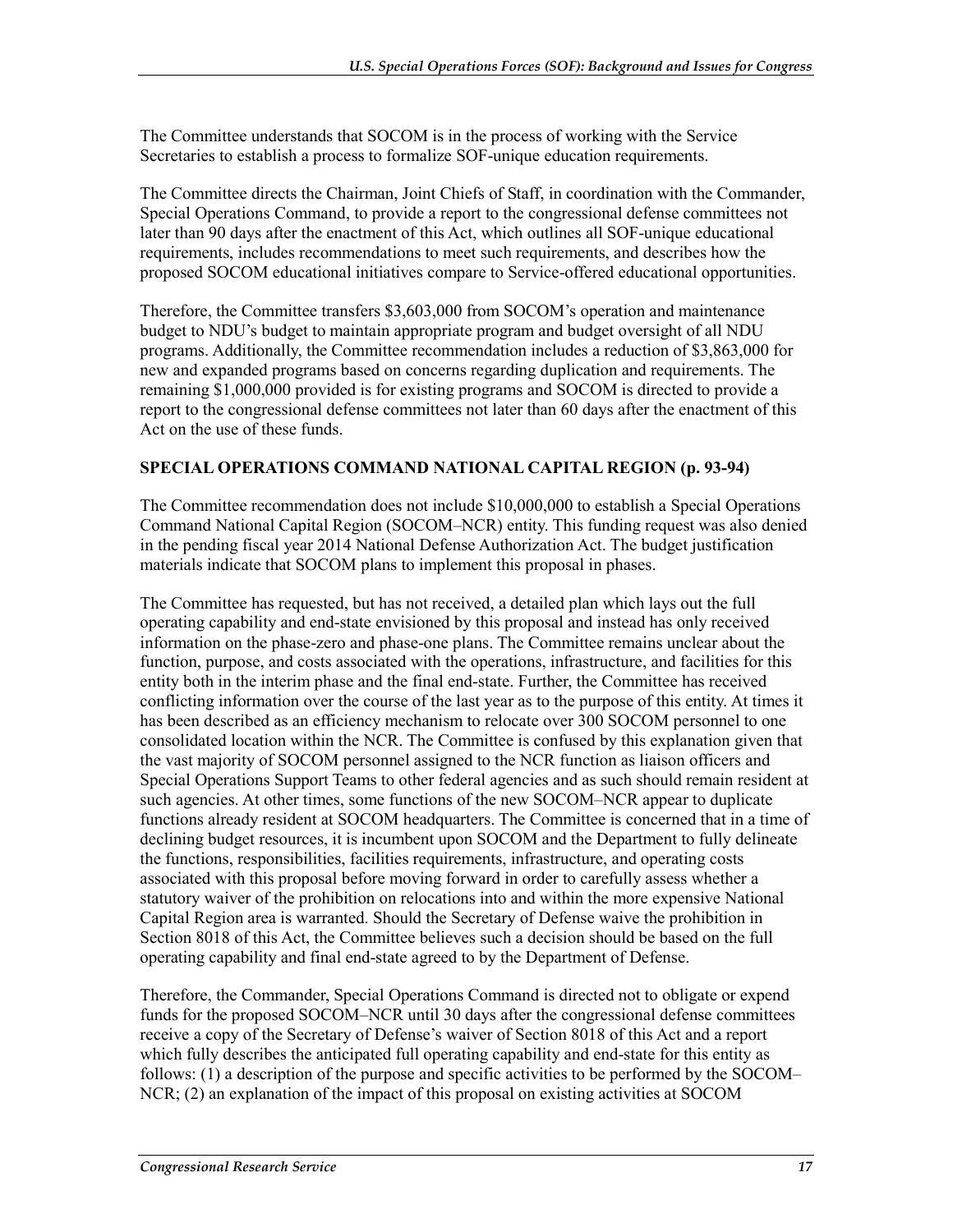headquarters and components, including the cost differential associated with relocating these functions from their existing locations to the NCR; and (3) a detailed, by fiscal year, breakout of all staffing and costs, including a long term facilities plan, associated with its establishment over the future years defense plan (fiscal years 2014–2018) and at the full operating capability and planned final end-state.

The Committee will consider a prior approval reprogramming in fiscal year 2014 from within available Special Operations Command operation and maintenance funds for the SOCOM–NCR if the Secretary of Defense grants the waiver of Section 8018 and the congressional defense committees have been provided the required comprehensive report.

### **SPECIAL OPERATIONS COMMAND BUDGET JUSTIFICATION (pp. 94-95)**

The Committee is concerned regarding the quality of the operation and maintenance budget justification submitted by the Special Operations Command (SOCOM). As a result, the Committee is unable to conduct meaningful oversight of SOCOM's budget requirements as the current justification does not include the necessary level of detail. Due to the failure of the budget justification to provide such information, the Committee is unable to analyze changes and trends over time in SOCOM's budget requirements, conduct comparative analysis with similar Department of Defense budget requirements, or have any understanding or visibility into changing requirements in the year of execution. The budget structure required by Department of Defense Financial Management Regulation (FMR) would provide the information needed. However, in fiscal year 2006, the Department of Defense took action to exempt SOCOM from these requirements and thereby limited congressional visibility and oversight. Since that time, the SOCOM base operation and maintenance budget has grown by 143 percent. Additionally, due to this exemption, SOCOM does not provide meaningful information that details the changing requirements among activities for overseas contingency operations requests.

In a time of declining budget resources, the Committee must have the same level of visibility into SOCOM's funding as is provided by the Services in order to facilitate appropriate oversight. Therefore, the Undersecretary of Defense (Comptroller) and the Comptroller, Special Operations for Financial Management (SOFM) are directed to submit the fiscal year 2015 SOCOM base and OCO operation and maintenance budget justification in accordance with Volume 2A, Chapter 3 of the FMR as such requirements apply to the Services. As required by the FMR, the budget justification shall be delineated and detailed by budget activity group, activity group, and subactivity group with detailed changes within each sub-activity reflected on OP–5 and OP–32 exhibits. The Committee directs the Undersecretary of Defense (Comptroller) and the Comptroller, SOFM to consult with the Committee during development of the fiscal year 2015 budget on actions being taken to make the necessary changes not later than October 1, 2013.

### **EMBEDDED MENTAL HEALTH PROVIDERS (p. 276)**

The Committee understands the tremendous toll exacted on all servicemembers and their families, including those in the special operations and National Guard and reserve communities, after more than a decade of war. The Committee has always made the care of forces and their families its highest priority. The Committee appreciates the focus that the Commander, Special Operations Command, has put on the psychological health and well-being of special operations forces and their families and recognizes the importance of providing support to this vulnerable population.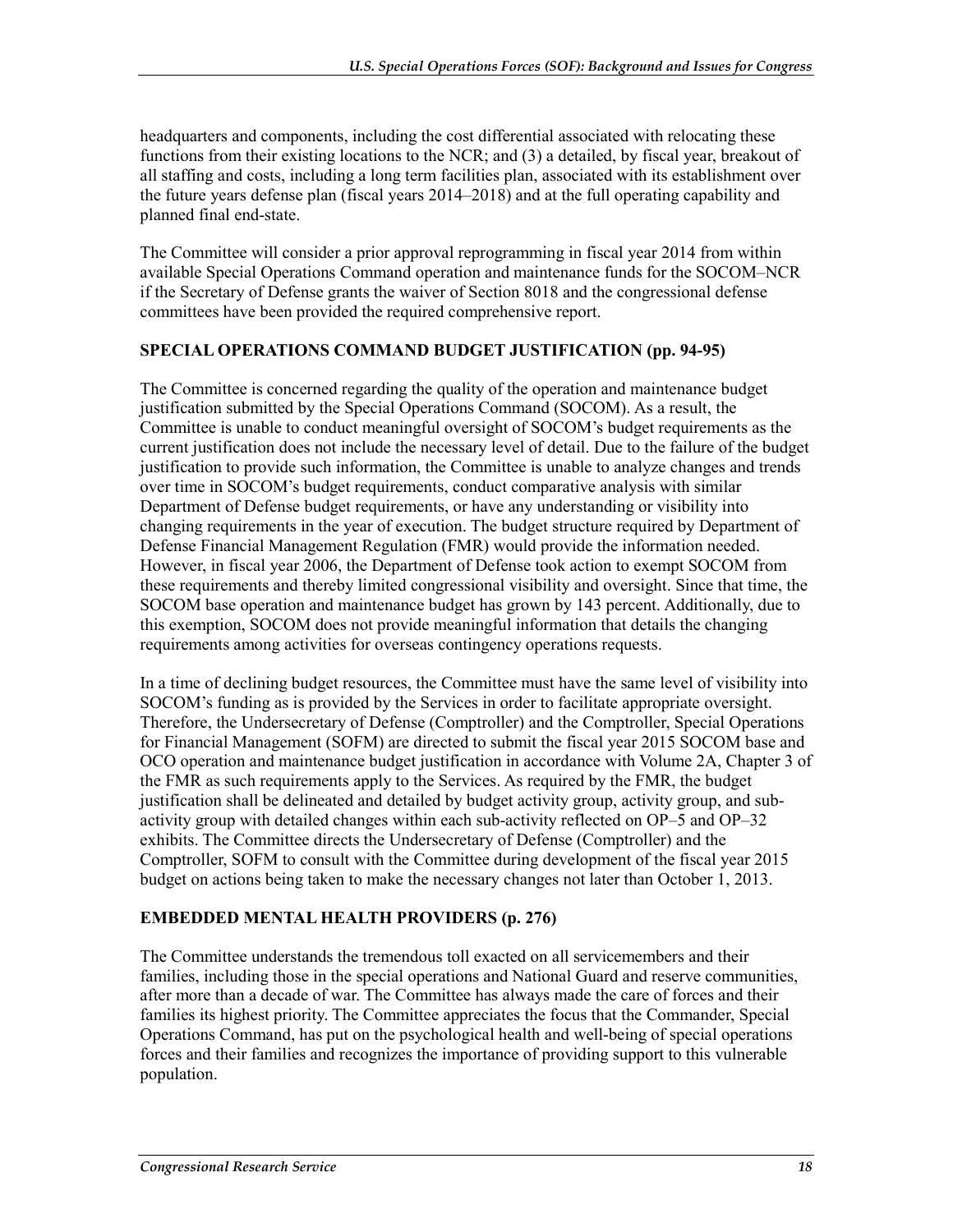Further, the Committee recognizes the success of the embedded behavioral health program and fully supports its expansion to the special operations community. However, the Committee believes that the mental health needs of all servicemembers, including special operators, are most appropriately addressed within the Defense Health Program by the Service Surgeons General to ensure the highest quality continuity of care for the servicemember.

Therefore, the Committee recommendation transfers \$21,300,000 requested within the Special Operations Command operation and maintenance budget to the Defense Health Program to address the needs of the special operations community. The Committee directs the Service Surgeons General to work with the Commander, Special Operations Command to implement an embedded behavioral health program for special operations units during fiscal year 2014.

The Committee also recognizes that National Guard and reserve personnel in states at high risk for suicide and dangerous behavioral health conditions need convenient access to mental health professionals for proper screening and care. Onsite access to embedded mental health specialists during training assemblies has proven successful in overcoming geographical, stigma, and time barriers that might otherwise bar a member from similar services in an underserved community.

The Committee encourages the Secretary of Defense to work with the Chief, National Guard Bureau and Service Surgeons General to implement an embedded behavioral health program for National Guard and reserve component servicemembers in order to provide reserve component personnel with ready access to screening and treatment during unit training assemblies and urges the Secretary of Defense to robustly fund these programs.

## **FY2014 Defense Appropriations Bill (S. 1429)35**

The Senate Appropriations Committee recommended a \$130.230 million decrease to USSOCOM's FY2014 O&M base budget request.

## **Selected FY2014 Defense Appropriations Bill USSOCOM Legislative Provisions36**

Selected major USSOCOM-specific provisions are highlighted below:

### **Special Operations Command Budget Justification Materials (pp. 51-52)**

The level of detail provided in budget justification documents is not sufficient for Special Operations Command's [SOCOM] operation and maintenance [O&M] resources. With increased requirements driving larger budget requests, the Committee needs more itemized information in order to conduct proper oversight. Therefore, the Committee directs that budget activities be established for SOCOM's O&M budget. Additionally, SOCOM is directed to submit an OP–5 Operation and Maintenance Detail exhibit and OP–32 52 Summary of Price and Program Changes exhibit for each budget subactivity.

<sup>&</sup>lt;sup>35</sup> Information in this section is taken from S.Rept. 113-85, Department of Defense Appropriations Bill, 2014 (S. 1429), August 1, 2013.

 $36$  Ibid.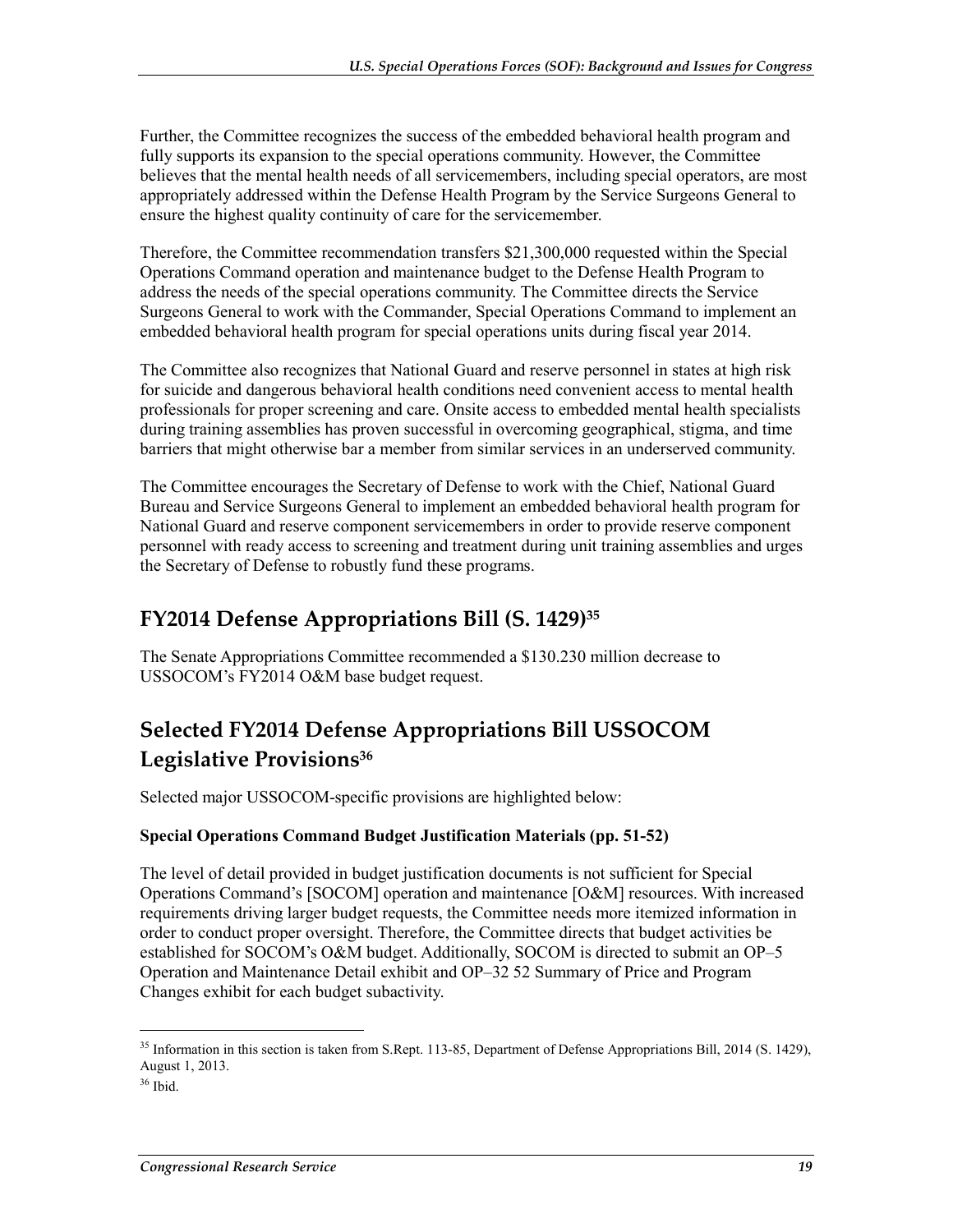Finally, the Committee directs that normal prior approval reprogramming procedures be used to transfer funds between budget activities in excess of \$15 million. The following table assigns the budget activity and budget subactivity structure:

**Budget Activity 1** includes Subactivities:

Combat Development Activities; Flight Operations; Other Operations; Ship/Boat Operations; Base Support; Communications; Force Related Training; Intelligence; Maintenance; Management/Operational Headquarters; Operational Support

**Budget Activity 3** includes Subactivities:

Professional Development; Specialized Skill Training;

**Budget Activity 4** includes Subactivity:

Acquisition/Program Management

# **Potential Issues for Congress**

## **U.S. Special Operations Forces, the Strategic Choices Management Review (SCMR), and the 2014 Quadrennial Defense Review (QDR)**

As previously noted, DOD's ongoing SCMR will be used to "anchor the upcoming QDR," which is due to Congress in early 2014. Reports suggest the formal internal DOD QDR process will begin in the early fall of  $2013$ .<sup>37</sup> The proposed 20% reduction in major headquarters staff and reduction of combatant command intelligence analysis and operations centers, as well as the two proposed strategic approaches for reducing force structure, will likely form the basis of QDR analysis. Because of USSOCOM's unique and demanding global missions and relatively small size and budgetary resources, these proposals could have a far greater impact on USSOCOM as a combatant command as well as U.S. SOF in general. Before QDR analysis gets "too far down the road," Congress might decide to review with DOD and USSOCOM the specifics of the SCMR's headquarters and force structure proposals as they relate to USSOCOM to insure they take into account USSOCOM's uniqueness and its expected role in the future national security environment. One potential issue for both DOD and Congress is, given the myriad of irregular threats facing the United States and USSOCOM's central role in addressing many of these threats, does it make sense to apply the same type of force sizing construct to USSOCOM that is applied to conventional forces?

## **The Global SOF Network**

In testimony before Congress earlier this year, Admiral McRaven described the threat facing the United States:

<sup>&</sup>lt;sup>37</sup> Posture Statement of Admiral William H. McRaven, USN, Commander, United States Special Operations Command Before the 113<sup>th</sup> Congress House Armed Services Committee, March 6, 2013.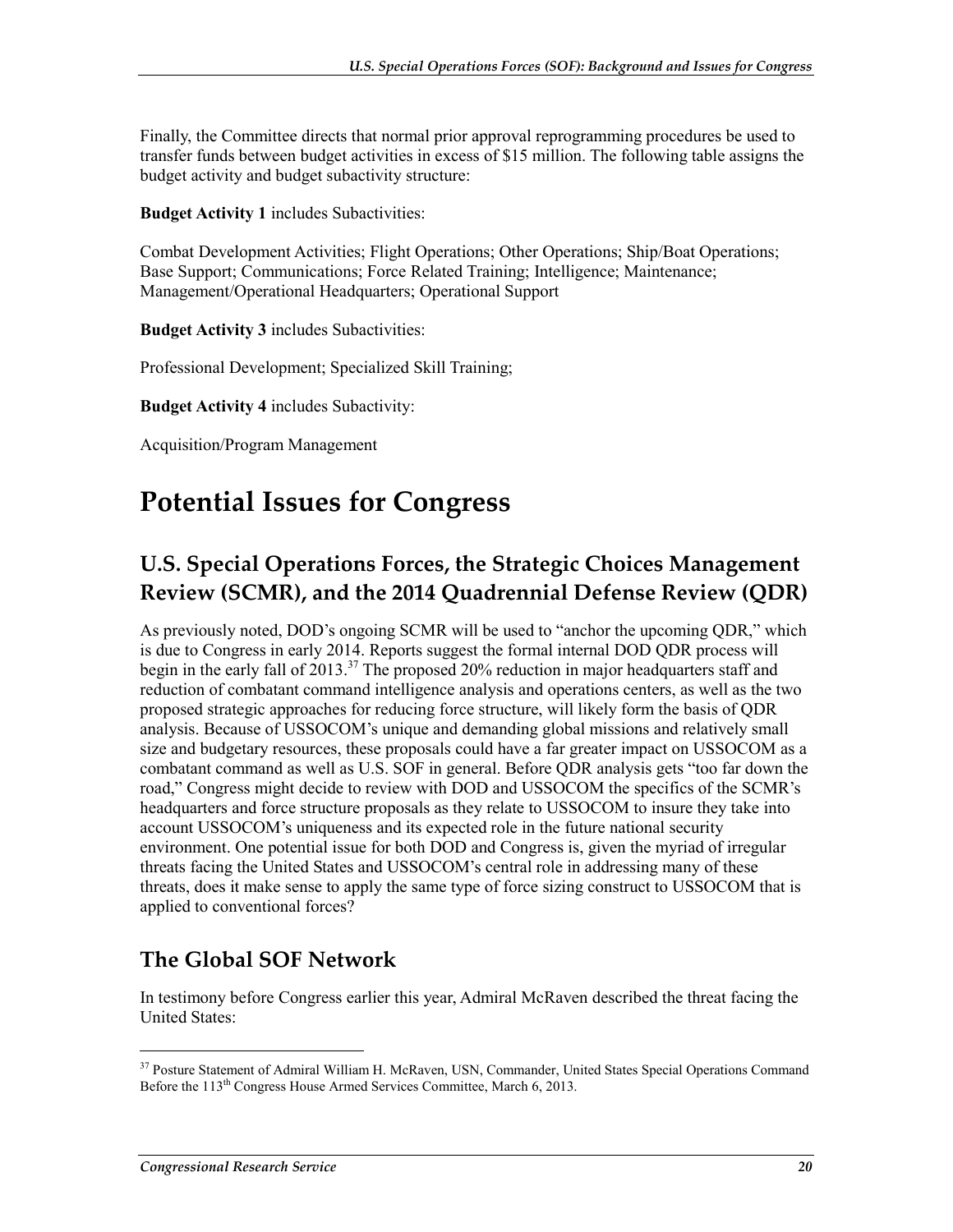We live in a world in which the threats have become increasingly networked and pose complex and dynamic risks to U.S. interests around the world. These networks are diversifying their activities, resulting in the convergence of threats that were once linear. In today's environment, this convergence can have explosive and destabilizing effects—there is no such thing as a local problem.

In the words of former Secretary of State Hillary Clinton, "Extremist networks squeezed in one country migrate to others. Terrorist propaganda from a cell in Yemen can incite attacks as far away as Detroit or Delhi. A flu virus in Macao can become an epidemic in Miami. Technology and globalization have made our countries and our communities interdependent and interconnected. And today's threats have become so complex, fast-moving, and crosscutting that no one nation could ever hope to solve them alone.

In response to this threat, Admiral McRaven proposed the following strategy:

Accordingly, with the support of the Global Combatant Commanders (GCC) and Chiefs of Mission (COM), USSOCOM is enhancing its global network of SOF to support our interagency and international partners in order to gain expanded situational awareness of emerging threats and opportunities. The network enables small, persistent presence in critical locations, and facilitates engagement where necessary or appropriate—all under the authority of the GCC and COM.

Through civil-military support elements and support to public diplomacy, SOF directly supports interagency efforts to counter violent extremist ideology and diminish the drivers of violence that al-Qa'ida and other terrorists exploit. These efforts to prevent terrorist radicalization, recruitment, and mobilization are critical to defeating this dangerous ideology in the future; neither we nor our partners can kill our way to victory in this fight. These efforts require continuity and perseverance. Episodic engagement is inefficient and has the potential to create animosity due to unmet expectations by the governments and populations we are trying to support. Over the long-run, these proactive activities reduce strategic risk, protect American lives, and reduce the need for expensive response to terrorist attacks.

To this end, using already programmed force structure, USSOCOM is methodically enhancing the capabilities of the Theater Special Operations Commands (TSOCs) based on a multi-year deliberate process supported by detailed analysis and war gaming. The goal is to increase the capacity and capabilities of the TSOC and their assigned forces to the GCCs to conduct full spectrum special operations—ranging from building partner capacity (particularly in austere, high-risk or sensitive environments) to irregular warfare and counterterrorism.

In partnership with the GCCs, COM, TSOCs, other U.S. Government agencies and partner nations, USSOCOM is working to develop opportunities to improve our partnership with regional Special Operations Forces. This approach was very successful in NATO, with the establishment of the NATO SOF Headquarters which allowed U.S. and partner nations to share information, improve interoperability and, when necessary, work together abroad. While the NATO construct is unique in the world, we believe there are other low-key opportunities that may present themselves in other regions of the world.

In addition to the SOF capacity inherent in all GCCs through the TSOCs, USSOCOM also employs Special Operations Liaison Officers (SOLOs) in key U.S. embassies around the world. SOLOs are in-country SOF advisors to the U.S. Country Team. They advise and assist partner nation SOF and help to synchronize activities with the host nation. Currently, there are SOLOs in Australia, Canada, United Kingdom, Jordan, Poland, Colombia, France, Turkey, Kenya, and Italy.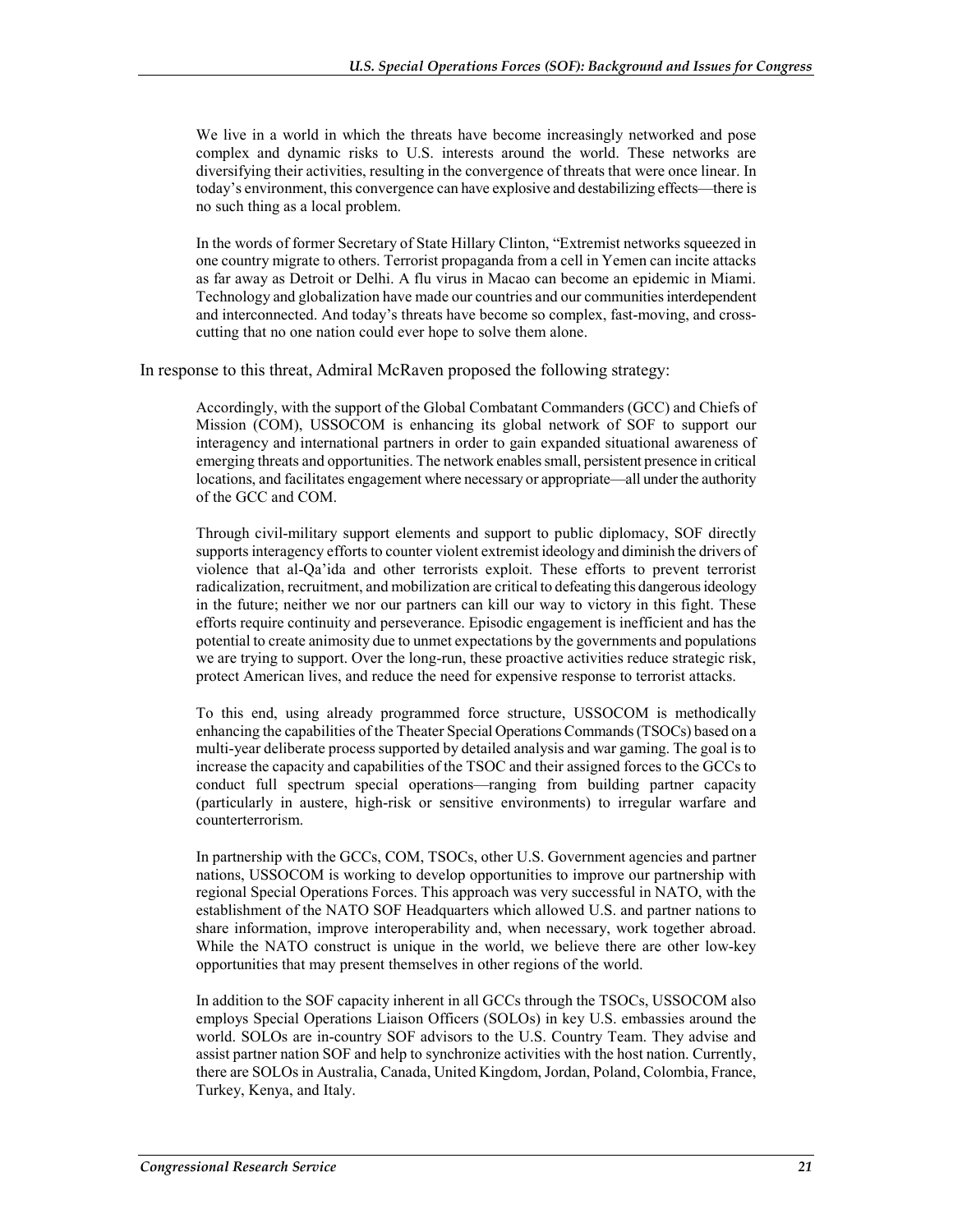Similarly, as part of the global SOF network here at home, one-to-three person Special Operations Support Teams (SOSTs) work with our interagency partners in the National Capital Region (NCR). They comprise the SOF liaison network that assists in synchronizing DOD planning for training, exercises and operations. Currently, we have SOSTs working within 19 U.S. Government departments and agencies.

Given the importance of interagency collaboration, USSOCOM is placing greater emphasis on its presence in the National Capital Region (NCR) to better support coordination and decision making with interagency partners. Thus, USSOCOM began to consolidate its presence in the NCR in early 2012. This is not a duplication of effort. We are focused instead on consolidating USSOCOM elements in the Washington D.C. region under the leadership of the USSOCOM Vice-Commander—who resides in Washington.<sup>38</sup>

USSOCOM describes this strategic approach as the Global SOF Network that envisions

- a robust and flexible global network of SOF, U.S. government partners, and partner nations;
- Geographic Combatant Commands and Chiefs of Mission with improved special operations capacity; and
- structures, processes, and authorities that enable the network.<sup>39</sup>

In terms of authorities, aside from the previously described proposed changes to the UCP, USSOCOM is seeking legislative authorities primarily directed at Security Force Assistance (SFA), Regional SOF Coordination Centers, and USSOCOM-developed initiatives for the Preservation of the Force and Families (POTFF).

### **Global SOF Network-Related Concerns**

An examination of the proposed Global SOF Network suggests that it would be an ambitious undertaking even under "normal" budgetary conditions. In light of the initial findings and recommendations from DOD's SCMR, it appears that DOD anticipates budgetary "uncertainty" for the foreseeable future and, with it, highly constrained resources. Given DOD's announcement of a "20 percent reduction of U.S. military billets and government civilian positions in major DOD headquarters<sup>-40</sup> and a more recent announcement by the Army of a 25% reduction in Army headquarters at the two-star and above levels,<sup>41</sup> there is concern that USSOCOM's plans for TSOCs, Regional SOF Coordination Centers, and USSOCOM National Capitol Region, for starters, might not be achievable under these recently announced manning and reduced resources constraints. As in the Army's case, the remaining services might also opt to impose commensurate or greater cuts to their headquarters, which might further complicate USSOCOM's plans to establish the Global SOF Network.

 $38$  Ibid.

<sup>&</sup>lt;sup>39</sup> Special Operations Forces 2020: The Global SOF Network, March 1, 2013 and CRS discussions with USSOCOM Staff, July 24, 2013.

<sup>&</sup>lt;sup>40</sup> Information in this section is taken from Karen Parrish, "Pentagon Review Reveals Best, Worst Case, Hagel Says," American Forces Press Service, July 31, 013 and DOD Transcripts, "Secretary of Defense Chuck Hagel Holds a Defense Department News Briefing on the Recent Strategic Choices Management Review," July 31, 2013.

<sup>41</sup> Department of the Army Memorandum, "2013 Focus Areas," August 14, 2013 from *InsideDefense.com.*